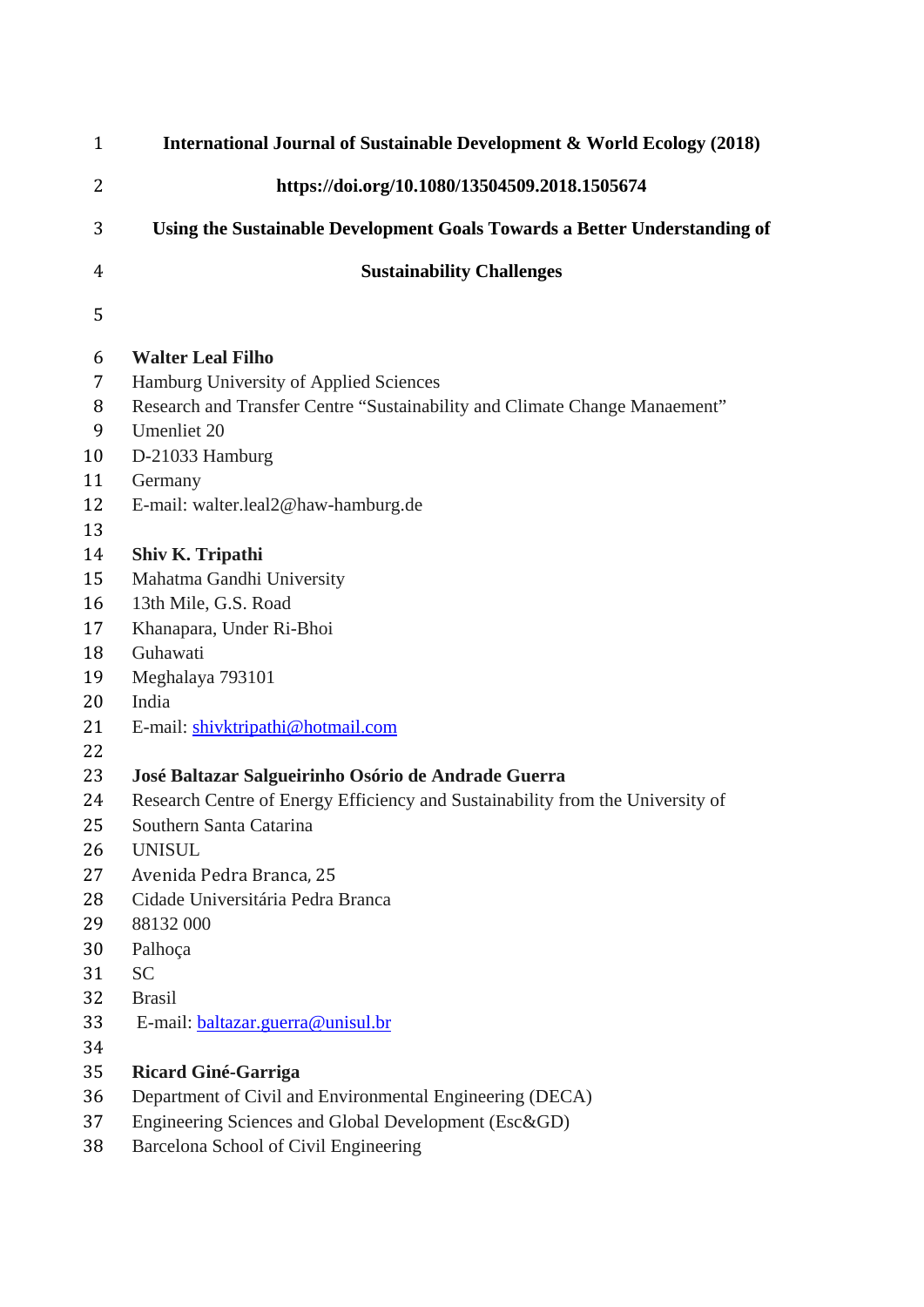| 39 | Universitat Politècnica de Catalunya  |
|----|---------------------------------------|
| 40 | Campus Nord                           |
| 41 | Calle Jordi Girona, 1-3, 08034        |
| 42 | Barcelona                             |
| 43 | Spain                                 |
| 44 | E-mail: ricard.gine@upc.edu           |
| 45 |                                       |
| 46 | <b>Violeta Orlovic Lovren</b>         |
| 47 | Department for Pedagogy and Andragogy |
| 48 | <b>Faculty of Philosophy</b>          |
| 49 | University of Belgrade                |
| 50 | Studentski trg 1                      |
| 51 | Beograd                               |
| 52 | Serbia                                |
| 53 | E-mail: violeta.orlovic@f.bg.ac.rs    |
| 54 |                                       |
| 55 | <b>Jessica Willats</b>                |
| 56 | Green Academy                         |
| 57 | <b>Nottingham Trent University</b>    |
| 58 | 50 Shakespeare Street                 |
| 59 | Nottingham NG1 4FQ                    |
| 60 | <b>UK</b>                             |
| 61 | Email: jesswillats@hotmail.co.uk      |
|    |                                       |

| 63 | The United Nations General Assembly agreed and approved in September<br><b>Abstract</b> |
|----|-----------------------------------------------------------------------------------------|
| 64 | 2015 the document "2030 Agenda for Sustainable Development", which contains a set       |
| 65 | of measures aiming to balance economic progress and protection of the                   |
| 66 | environment, whilst at the same time remain aware of the need to address the many       |
| 67 | disparities still seen between industrialised and developing countries. The Agenda      |
| 68 | document consists of 17 Sustainable Development Goals (SDGs), which among many          |
| 69 | other tasks, intend to eradicate poverty and create better health conditions in both    |
| 70 | developed and developing countries.                                                     |
| 71 | But despite the need for and the relevance of the SDGs, it is unclear how they          |
| 72 | may help to address present and future sustainability challenges. Based on the need to  |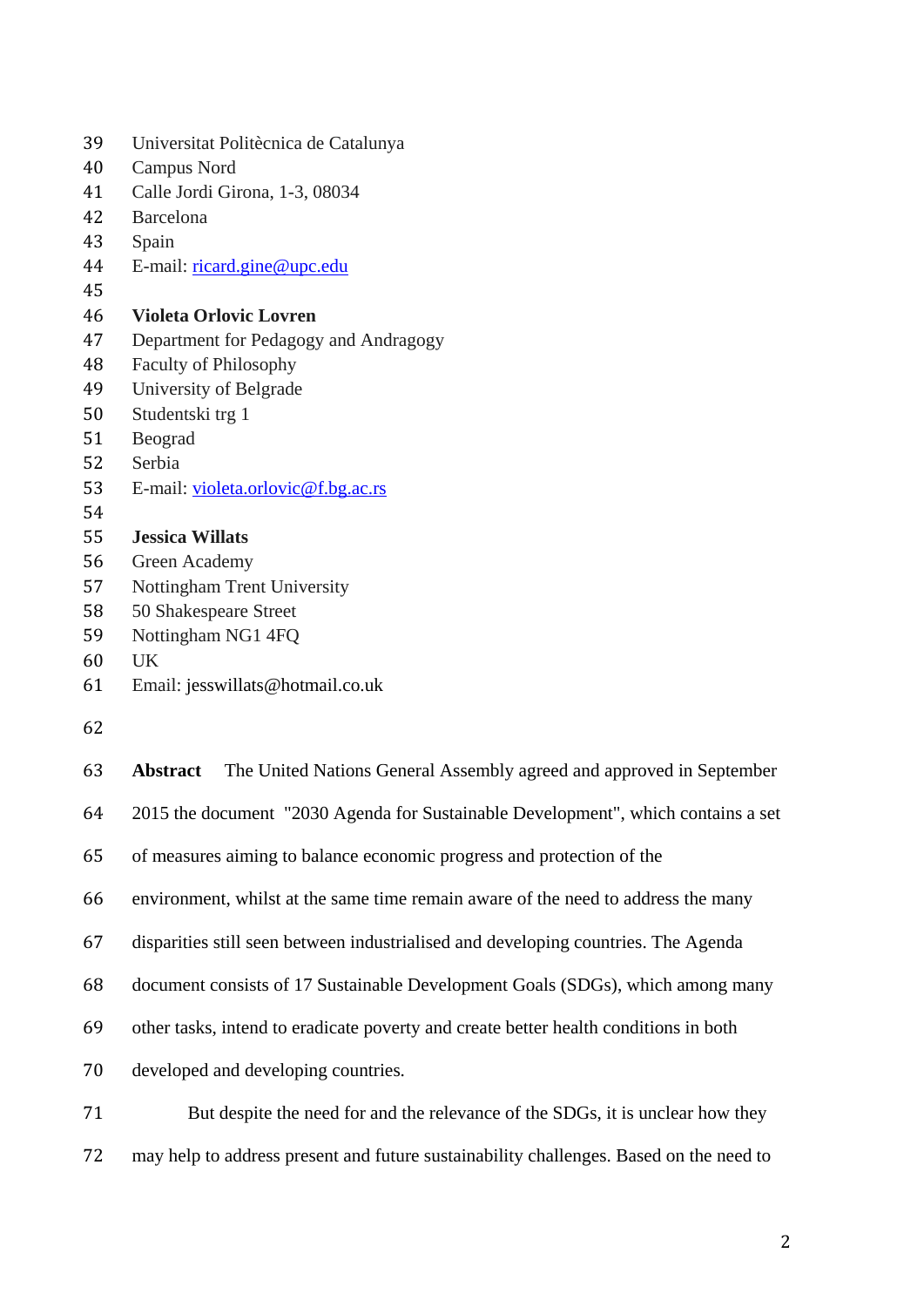| 73 | shed some light on such a relationship, this paper describes each of the SDGs, and      |
|----|-----------------------------------------------------------------------------------------|
| 74 | offers an analysis of the extent to which their implementation may offer support to on- |
| 75 | going attempts to handle some of the pressing problems seen in pursuing sustainable     |
| 76 | development. Three case studies are presented to show in practice how best the SDGs     |
| 77 | can be handled. The paper concludes that the process of implementing the SDGs offers    |
| 78 | unrivalled opportunities to advance equal opportunity and foster economic               |
| 79 | empowerment, helping countries to promote the cause of sustainable development in       |
| 80 | their territories, hence benefitting their populations.                                 |
| 81 |                                                                                         |
| 82 | Sustainability, Sustainable Development, Sustainable Development<br><b>Key words</b>    |
| 83 | Goals, Case Studies and Challenges.                                                     |
| 84 |                                                                                         |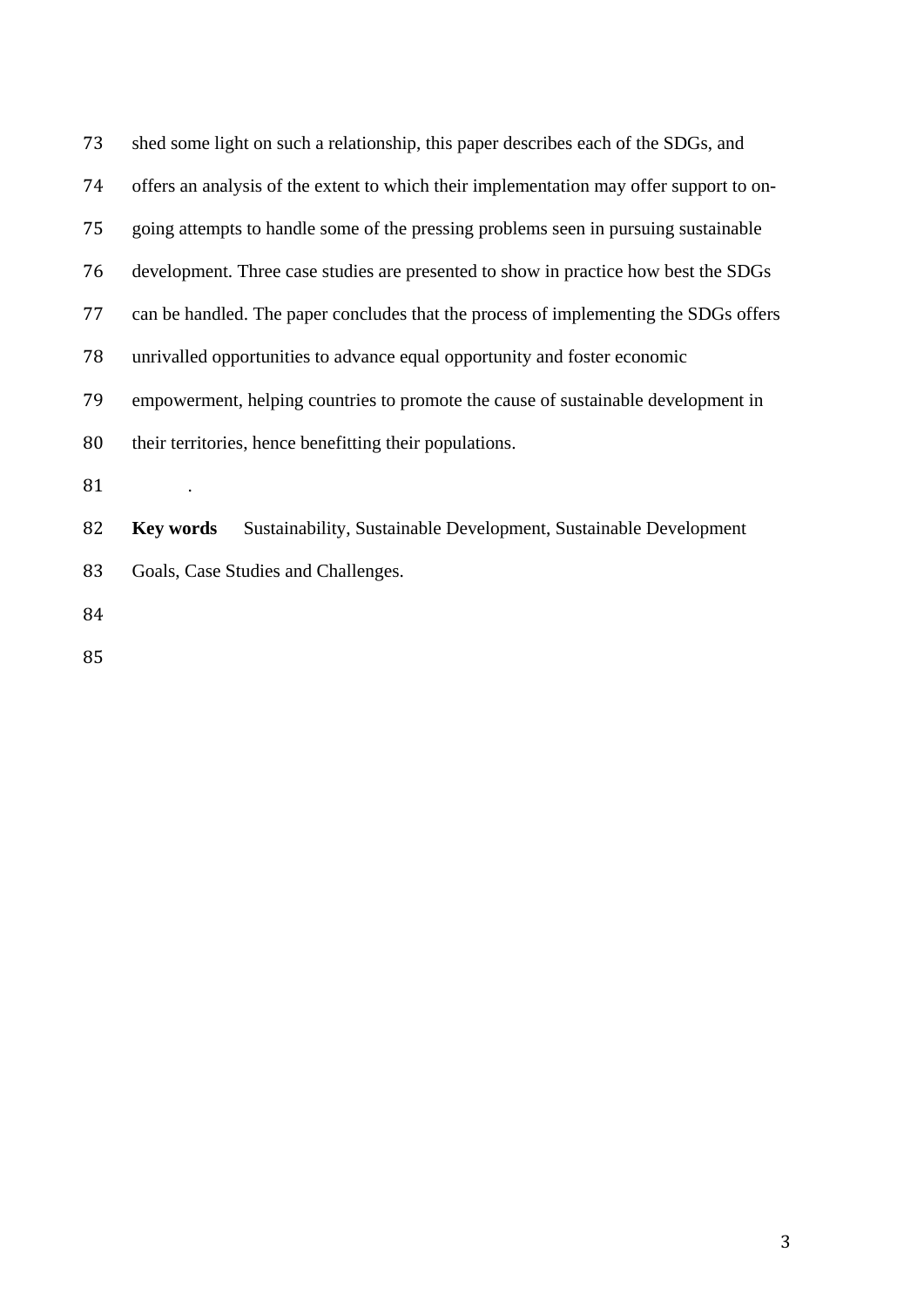- **1. Introduction: Sustainability Challenges**
- 

 The main goals to address present and future sustainability challenges, on a global scale, are moulded within a series of objectives adopted by the United Nations in the scope of the document "Transforming our World: the 2030 Agenda for Sustainable Development", where the adherent states manifest a clear intention of creating a connection between the three levels of sustainable development: economic, social and environmental, throughout 17 goals and 169 objectives (UN, 2015). According to Waage et al. (2015), the SDGs will mainly act in the areas of environmental justice, governance, and partnership among the subscribing states. Article 3 of the Universal Declaration of Human Rights states: "Everyone has the right to life, liberty and security of person" (UN, 1948). These ideals are clearly integrated in the pathway for sustainable development, aiming to balance economic progress and protection of the environment, but also mindful of social interests (Emas,

2015; Dempsey et al., 2011), which are fundamental factors for a healthy and

prosperous life. This is why the 2030 Agenda for Sustainable Development is heavily

marked by a human rights approach, also present in the 17 Sustainable Development

Goals mentioned within the document.

 The SDGs are an improved adaptation of the Millennium Development Goals (MDGs), which reached their deadline in 2015, which intended to eradicate misery and create better health conditions within developing countries (IPEA, 2010; Sachs, 2012; Osborn et al., 2015; Constanza et al., 2016). Pursuant to a more ambitious vision, the SDGs will be a key instrument to guide social development and environmental sustainability globally. The SDGs are intended to embody a universally shared vision of development towards a safe, just and sustainable space for all human beings. They are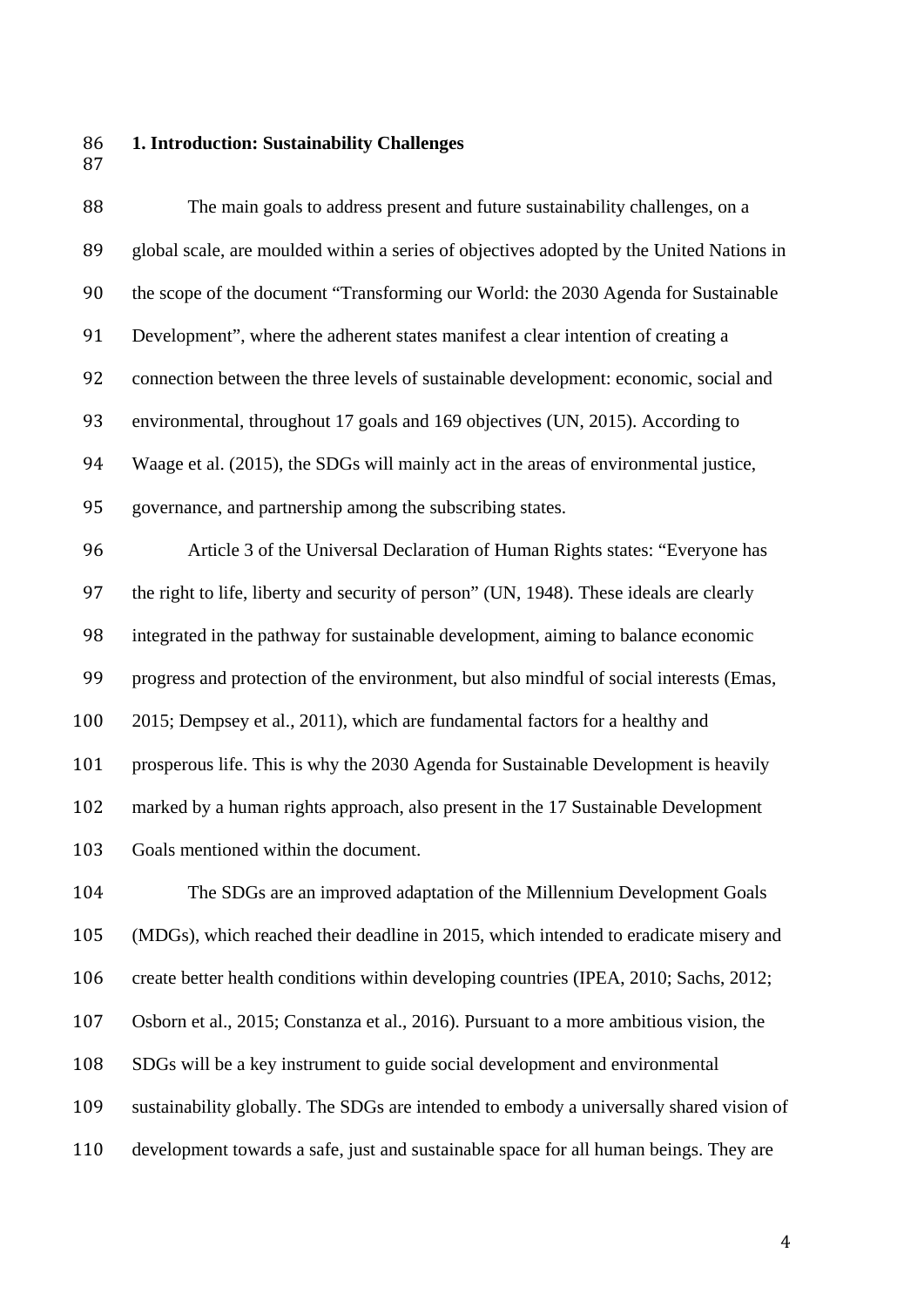based on the principle that everyone and every country should resume responsibility for playing their part in delivering on this vision. Therefore, the focus will be not only on international cooperation, but also on eliminating discrimination and inequalities within the countries.

 In addition, the SDGs will pay more attention to issues of environmental sustainability than was expressed by the MDGs (Griggs et al., 2013). A global concept of environmental injustice reflects segregation in the access to goods, areas and environmental risks among socially different groups (defined by race, class, gender and other characteristics), beyond their involvement and recognition of environmental issues (Agyeman et al., 2002; Agyeman, 2005; Elvers et al., 2008; Schlossberg, 2013).

 In a context post-2015 of the Agenda of Sustainable Development, came the critical evaluation of its results, which led to different opinions with regards to whether the Millennium Development Goals were successful. For example, goals associated with poverty and hunger eradication had positive results in some specific regions, such as Eastern Asia, but ended up having insignificant accomplishments in sub-Saharan Africa, Southern Asia and Oceania (Yiu and Saner, 2015). Whilst the MDGs were focused mainly on developing countries and extremely dependant on funding from richer countries, the SDGs consider human development, human rights and equity in all countries, creating partnerships with the private sector, the public sector and the civil society organisations, in order to achieve sustainable development (Kumar et al., 2016). For the public sector, barriers regarding the adoption of environmental policies include: lack of political commitment; inadequate or unclear responsibilities; inadequate cooperation between political actors; insufficient financial and human resources; lack of evidence or certainty regarding global scenarios, and insufficient knowledge-brokerage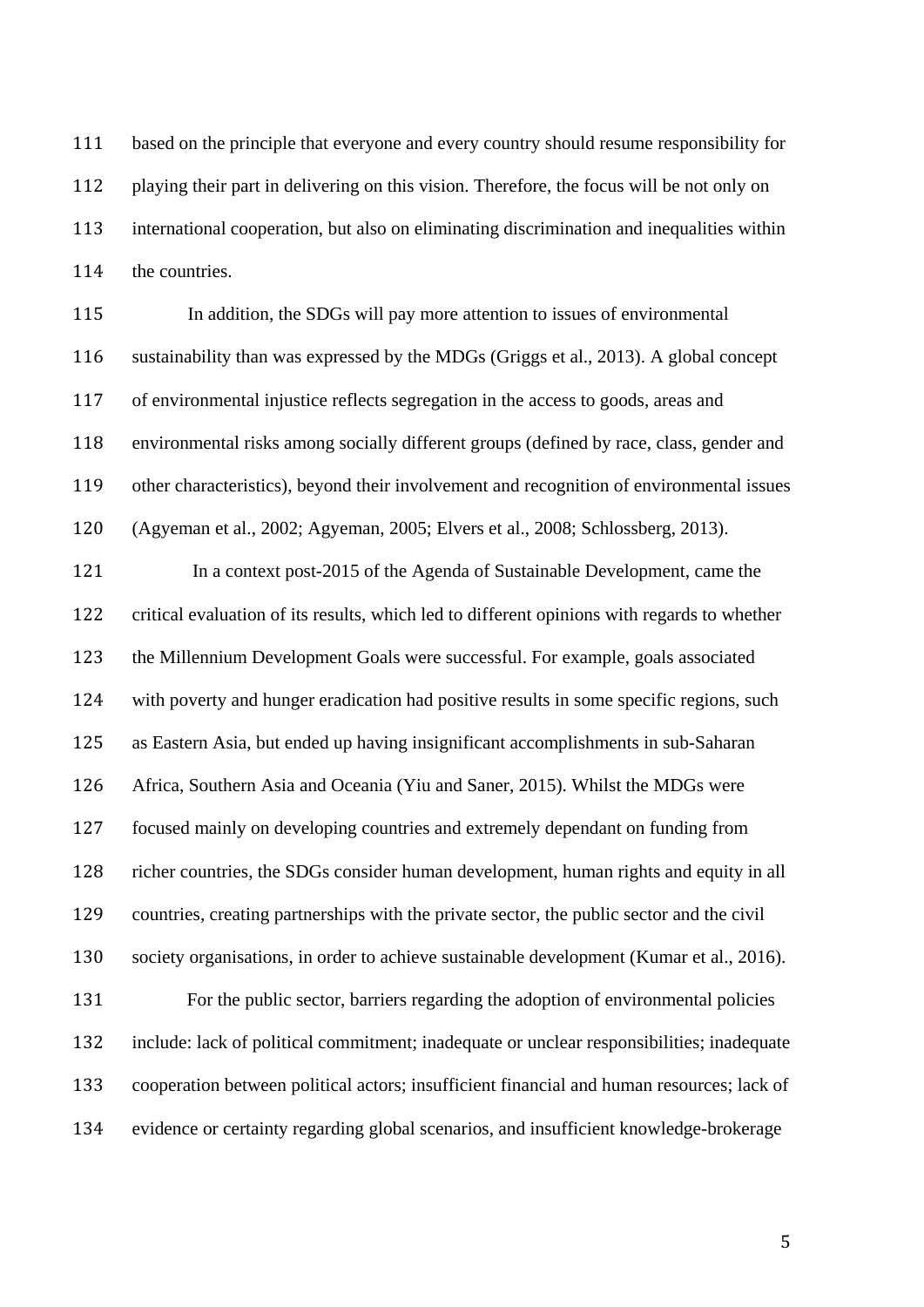and networking (Clar et al., 2013). On this path, the SDGs can also be used to facilitate the implementation of strategies for sustainable development, both in public and private sectors, serving as a guideline for those actions.

 Nonetheless, the public's participation remains an essential tool in the achievement of sustainable development. On that note, behaviour changes are a good example of how to make progress. However, individual changes are not enough to concrete the SDGs, there is yet a necessity for "changes in household behaviours - particularly in the areas of food consumption, transport, energy use and leisure - if we are to achieve more sustainable consumption of natural materials and energy" (Hayward, 2015, p. 65). Behaviour changes can also contribute to the acceptance and proper use of physical and technical innovations reducing environmental impacts (Steg and Vlek, 2008).

 The 2030 Agenda states that the determination to mobilize global partnerships "[...] based on a spirit of strengthened global solidarity, focused in particular on the needs of the poorest and most vulnerable and with the participation of all countries, all stakeholders and all people" (UN, 2015, p. 2). The many important challenges that the SDGs are proposing are not something that countries can deal with in isolation. To achieve a long-term sustainability, those partnerships must be based on mutual interests, whilst learning to work together in the making of a real change (Evans and van der Heijden, 2014).

 Even though the responsibility of conducting national policies for a sustainable economy and sustainable human development relies on each country, with the support of strong and coherent global economic governance, the ideals behind the SDGs will transform into real policymaking. This is the background against which this research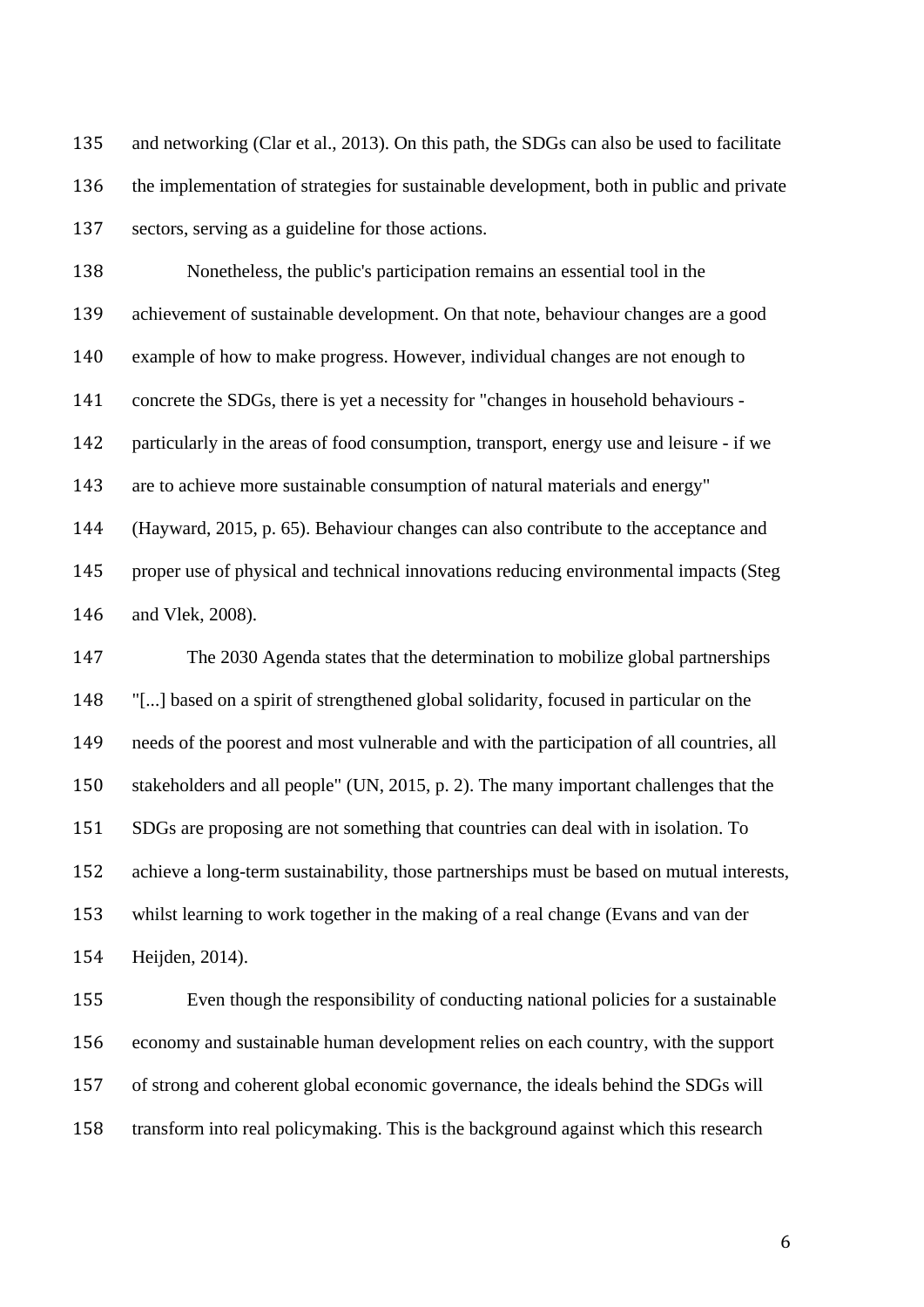has been conducted. In particular, it critically reviews the SDGs, and subsequently analyses the extent to which their implementation may offer support to on-going attempts to handle some of the pressing problems seen in pursuing sustainable development. The paper is organized as follows: section 2 provides an in-depth description of the SDGs, with a view to providing better understanding of related sustainability challenges and their connections; three different case studies are presented in detail in the following section; in section 4, the discussion is centred on the lessons learnt from the case studies and the paper ends in section 5 with a synthesis of

- conclusions and recommendations.
- 

### **2. Handling the challenges: the Sustainable Development Goals Scope**

 According to Sachs (2012, p. 2207), our society is facing many challenges given that human activity has been changing the Earth's dynamic, leading to massive greenhouse gas emissions and environmental pollution, acidification of the oceans and loss of biodiversity. Therefore, "in view of these dire and unprecedented challenges, the need for urgent, high profile and change producing global goals should be obvious". This is the basic idea behind the creation of the SDGs.

 SDG1 places an emphasis on ending all forms of extreme poverty, which is currently measured as people living on less than \$1.25 a day (United Nations, 2016). It puts an emphasis on reducing poverty by half the proportion of people of all ages, according to respective national definitions. This would require implementation of nationally appropriate social protection systems. The target of providing equal rights to

economic resources, as well as access to basic services (Target 1.4), creates an

ambitious ground for mass proliferation of integrated and inclusive economic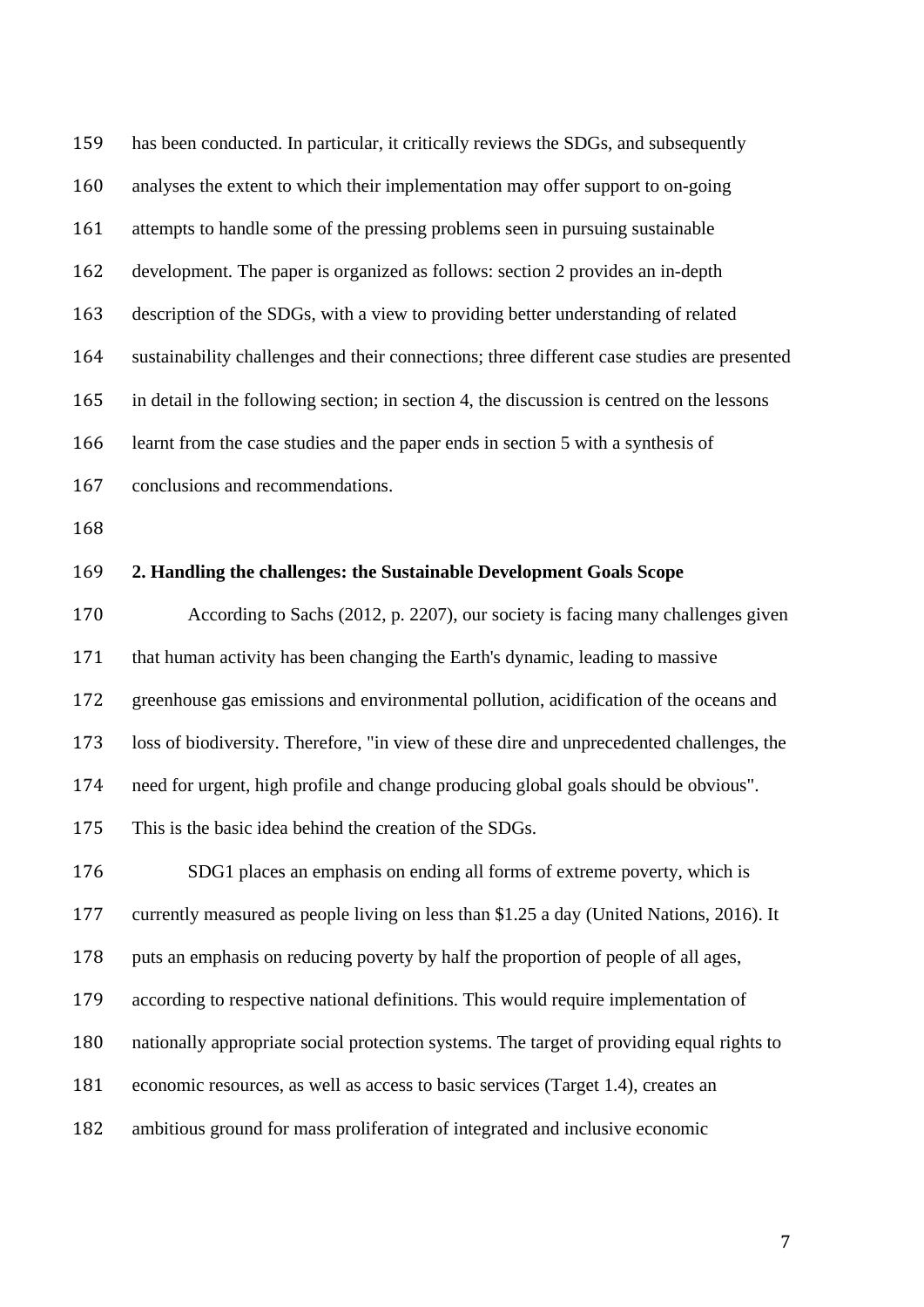development. This, if achieved, will help in mainstreaming poor and vulnerable groups in the process of economic development and thus, positively influencing the 'economic well-being' of the target groups. Linking the impact of economic, social and environmental shocks, including extreme natural disasters, to poverty is an especially significant measure in ensuring the sustainability of the planned poverty reduction target. This should be of great help in sustaining the economic well being of the poor, as often, such disasters and shocks reduce the developmental impact by significant levels, as well as limiting the opportunities to pursue inclusive economic growth. If good measures can be implemented to protect the poor from such extreme adversities, it would definitely be a milestone in accelerating the efforts towards improving the economic conditions of the target groups. This goal also focuses on significant mobilisation of resources from a variety of sources through enhanced development cooperation, which will help in extending access of resources to poor and vulnerable people in developing and lesser-developed countries. This not only sets out ground for more harmonized economic development across the world but also creates many opportunities, through collective development process innovations, moving seamlessly beyond the geographical boundaries. However, this also poses a challenge in terms of country preferences and bias in promoting the development cooperation according to 201 their choices, which is sometimes subjectively objective. Overall, SDG1 brings hope with tangible mechanisms to realize them and thus, making the world free of poverty. At the same time, one has to be cautious of issues of income inequality, as efforts to reduce poverty on the one side and increasing income inequality on another, this may not help in developing balanced and inclusive economies with poverty eradication goals 206 in the truest sense.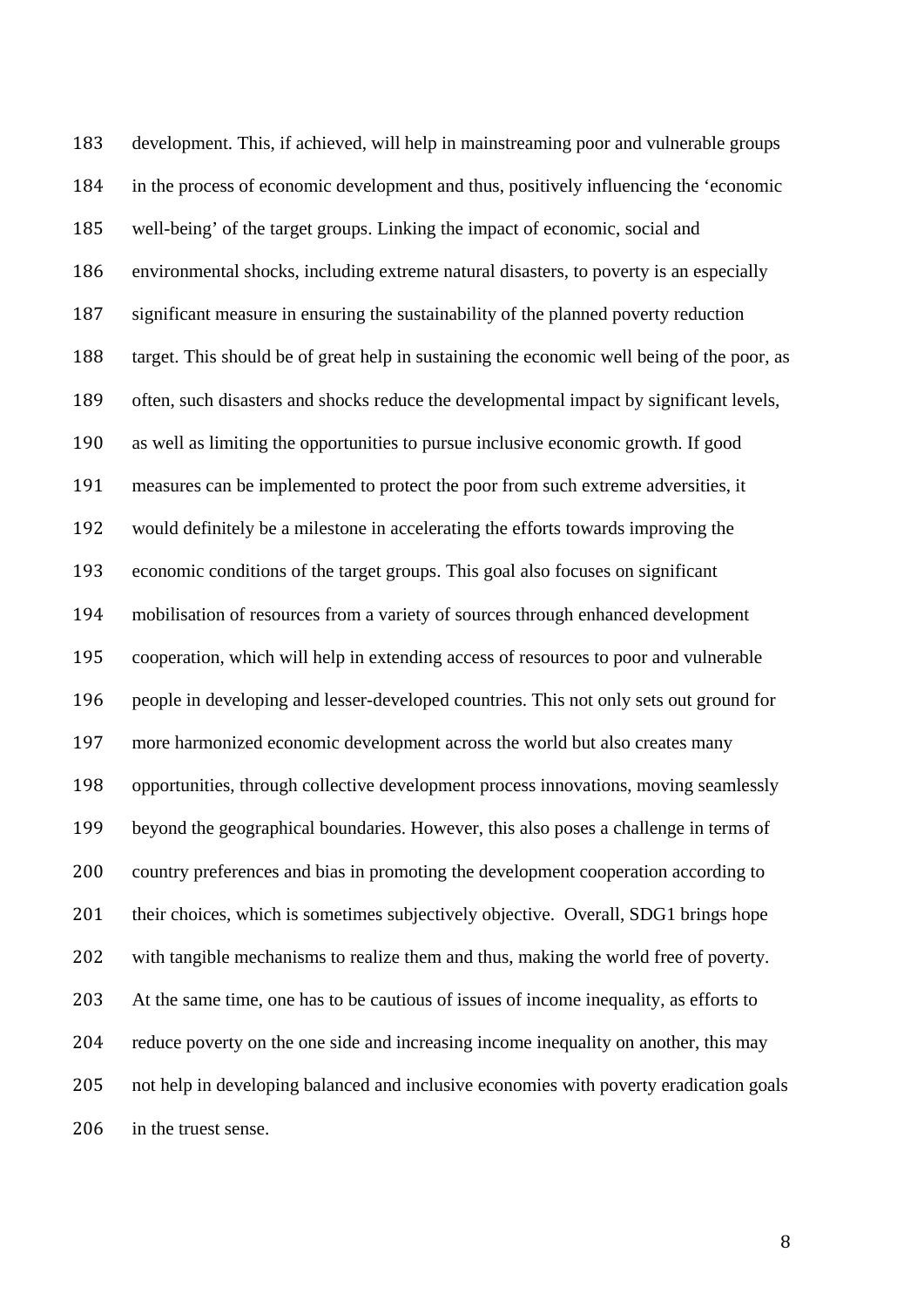SDG 2, which aims to end hunger and achieve food security with improved nutrition, links sustainable agriculture promotion and offers a cushion to the accomplishment of the poverty eradication goal. This goal is therefore essential to guaranteeing environmental justice. The target of ending hunger by ensuring access to safe, nutritious and sufficient food all year round to all the age groups (United Nations, 2016), will prove to be a significant milestone in providing this basic and essential condition for good quality of life to poor and vulnerable sections of society. This goal details the specific food and nutritional needs of distinct groups; such as children under 5 years of age, adolescent girls, pregnant and lactating women and older persons and thus, sets a foundation for bringing systematic interventions to end hunger with a minimum required nutrition level. The focus on improving the agricultural productivity and incomes of small-scale food producers, in particular women, indigenous peoples, family farmers, pastoralists and fishers, will have a direct impact on economic sustainability of small-scale agricultural producers as well as creating access to 'food with nutrition' at a local level. This approach aligns with Gandhi's concept of rural and village sustainability (Rajvanshi, 2016). This goal also addresses the major bottlenecks in effective small-scale agricultural production by targeting issues of land access, know- how, financial access, value-addition and market access to small-scale agricultural producers. Increase in agricultural investment with elimination of export subsidies and trade restrictions are likely to significantly boost the agricultural production at all levels. A focus on climate friendly food production practices will help in minimizing the risks linked with natural disasters, which in some countries, such as India, have previously resulted in a number of adverse impacts, including suicide by small-scale farmers. Proposed steps to control the food commodity market volatility will not only help in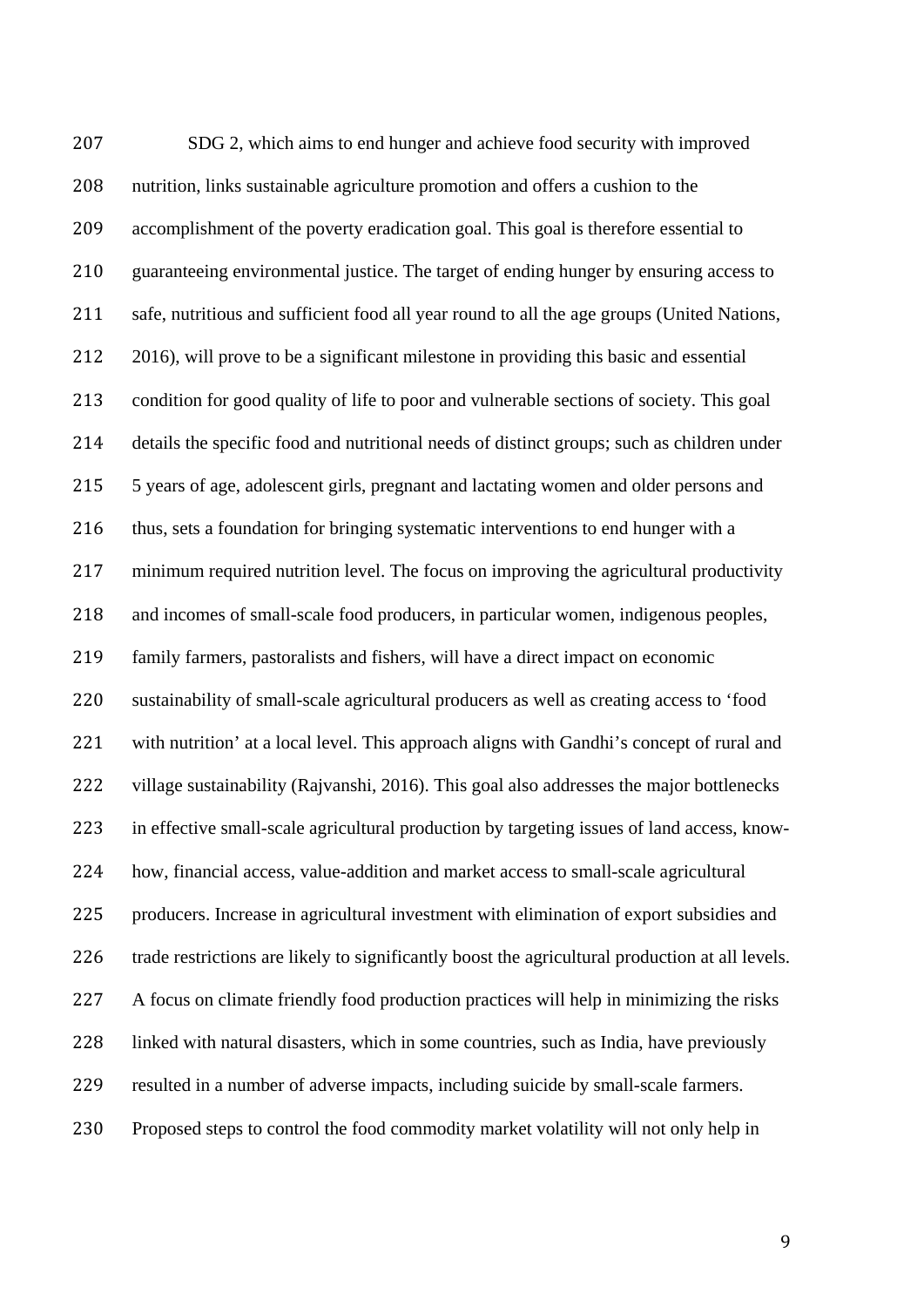controlling the food prices but would also ensure better availability of cost-effective food to poor and vulnerable groups. In all, this goal seems to offer promises for self- sufficiency in food availability through indigenous production, whilst at the same time opening up agriculture as one of the major sources of living for small farmers.

 SDG 3, which focuses on ensuring healthy lives and promoting well being for all, has a direct impact on quality of life by ending premature mortality and preventable deaths of newborns (United Nations, 2016). Efforts to end the epidemics of AIDS, tuberculosis, malaria and neglected tropical diseases and combat hepatitis, water-borne diseases and other communicable diseases are likely to directly enhance healthy living. Strengthening systems to prevent and treat narcotic drug abuse, harmful use of alcohol and controlling tobacco use will certainly help in improving the well being of all ages. Provisions for universal access to sexual and reproductive healthcare services would impact the healthy living of socially and/or economically disadvantaged women and girls across the world. The target to achieve universal health coverage, including financial risk protection, access to quality essential healthcare services and access to safe, effective, quality and affordable essential medicines and vaccines is particularly important for the economically disadvantaged section of society. The focus on reducing the number of deaths and illnesses from hazardous chemicals and air, water and soil pollution and contamination will create new partnerships, whilst at the same time link this goal to environmental sustainability targets. As quoted by Cutter (1995), Goal 3 and specifically its targets 3.3 and 3.9 are needed to achieve environmental justice. Efforts to increase health financing and the recruitment, development, training and retention of the health workforce in developing and least developed countries would also help in creating new jobs and thus, positively impacting SDG 1. Additionally, it highlights the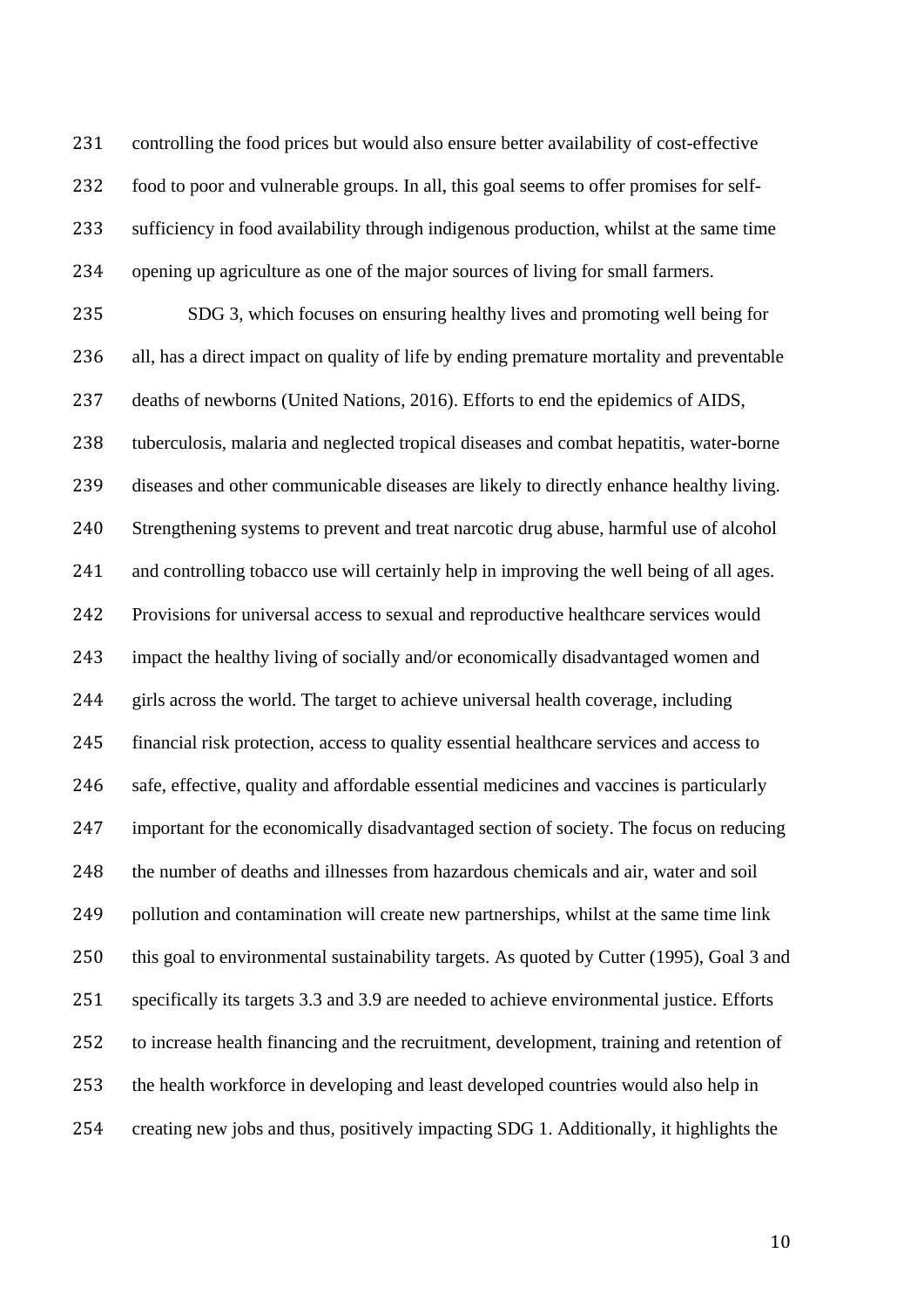great participation of NGOs and other stakeholders at all levels and thereby,

accelerating the employment and wage earning potential of the people involved.

 SDG 4, touches on one of the most important areas, inclusive and quality education. The target to ensure that all people have access to completely free, equitable and quality primary and secondary education will be a catalyst in strengthening the capacity building, required for other SDG indicators in the future. A focus on quality early childhood development, care and pre-primary education (United Nations, 2016), is an effort to improve the education value-chain from the very earliest stage. Affordable and quality technical, vocational and tertiary education, including university education, will open new opportunities for all. Elimination of gender disparities in education and vocational training would be particularly helpful in enhancing women's participation in the job market and economy. An increase in scholarships would open the way for seamless global knowledge exchange, especially for those in developing or least developed countries. Mainstreaming of the SDGs in education at all levels remains a key focus of this goal. This implies that the process of higher education would call for significant innovations in terms of 'what is being delivered' and 'how it is being delivered.' This goal will also help in creating jobs within the educational sector at different levels and would also contribute to large number of employment generation with a global movement of teachers. Overall, if implemented carefully and systematically, this goal will have direct impact on the success of all the other SDGs. Ensuring gender equality in all forms and all areas remain a key focus of the fifth SDG. Elimination of all forms of violence against women and girls in the public and private spheres, including trafficking and sexual and other types of exploitation (United Nations, 2016) would help in improving the safe and healthy living of women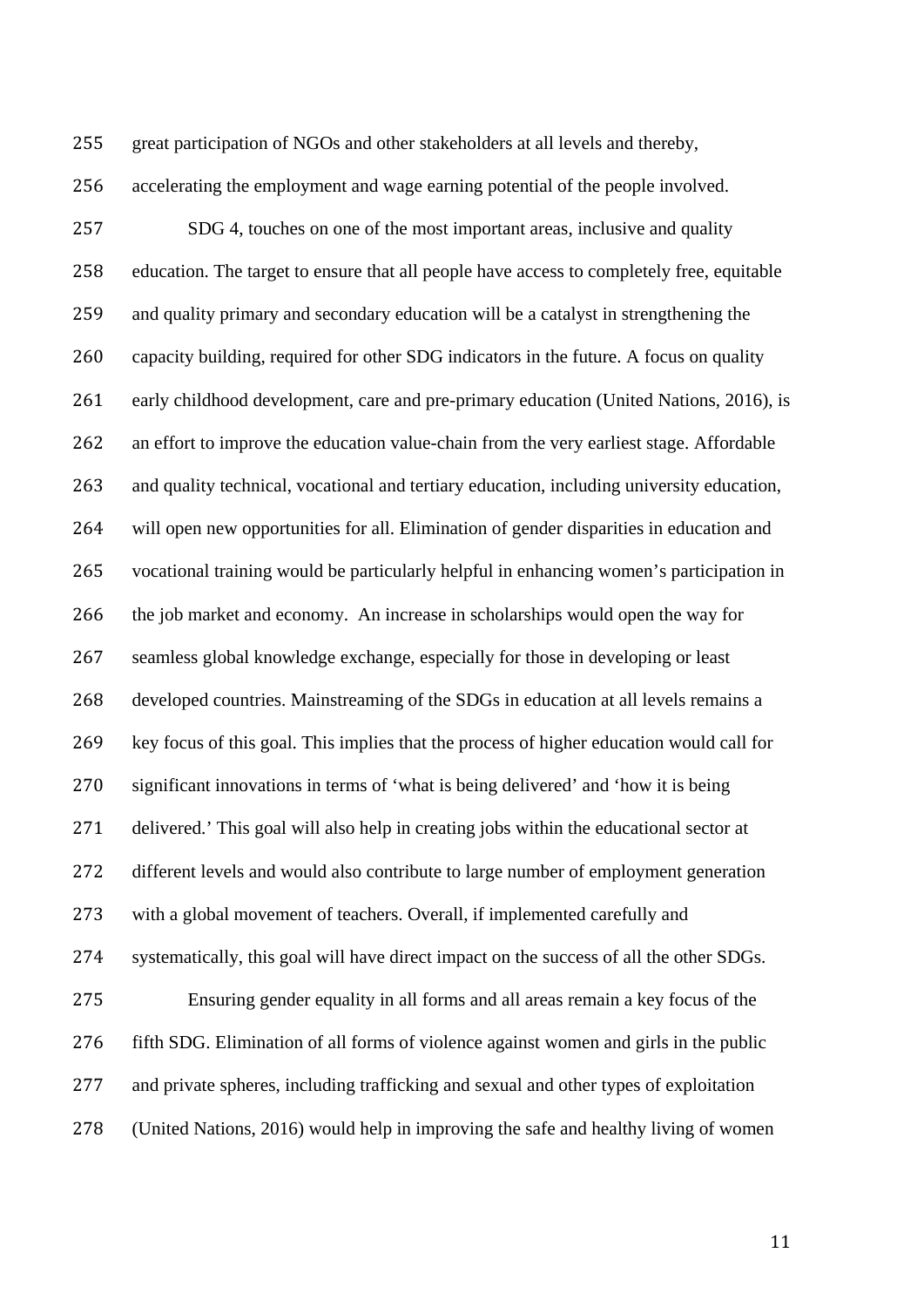and girls. The target to eliminate practices of early and forced marriage and female genital mutilation is a significant step in ensuring the good quality of life for women and girls, particularly in areas where these are imposed in the name of tradition or custom. Steps for social protection and regulating unpaid care and domestic work will add to dignity and quality of life for women around the world. Ensuring participation of women in decision-making and leadership would provide a sound basis for gender equality in the future. Reforms to provide equal financial and economic rights to women will not only help in improving the quality of women's life but also would positively impact the family well being, especially where the woman takes the role of leadership within the family. Overall, this is a very positive and significant goal to contribute to sustainable well being of women and girls.

 Goals 6 and 7, as a whole, are required to guarantee environmental justice in a global context, by providing universal and secure access to water and renewable sources of energy. Water, hygiene and sanitation remain a key developmental challenge in many areas of the world. The sixth SDG aims to ensure availability and effective management of water and sanitation for all (United Nations, 2016). The target to achieve universal and equitable access to safe and affordable drinking water for all with access to adequate and equitable sanitation and hygiene will help in significantly improving sustainable living. A focus on increased water-use efficiency across all sectors will help in addressing water scarcity and thus, substantially reduce the number of people suffering from water scarcity. The efforts to improve water quality will link this goal to the various SDGs on environmental sustainability. Trans-boundary cooperation in integrated water resource management will have additional impacts on social and economic cooperation across boundaries and thereby, limit the political tensions in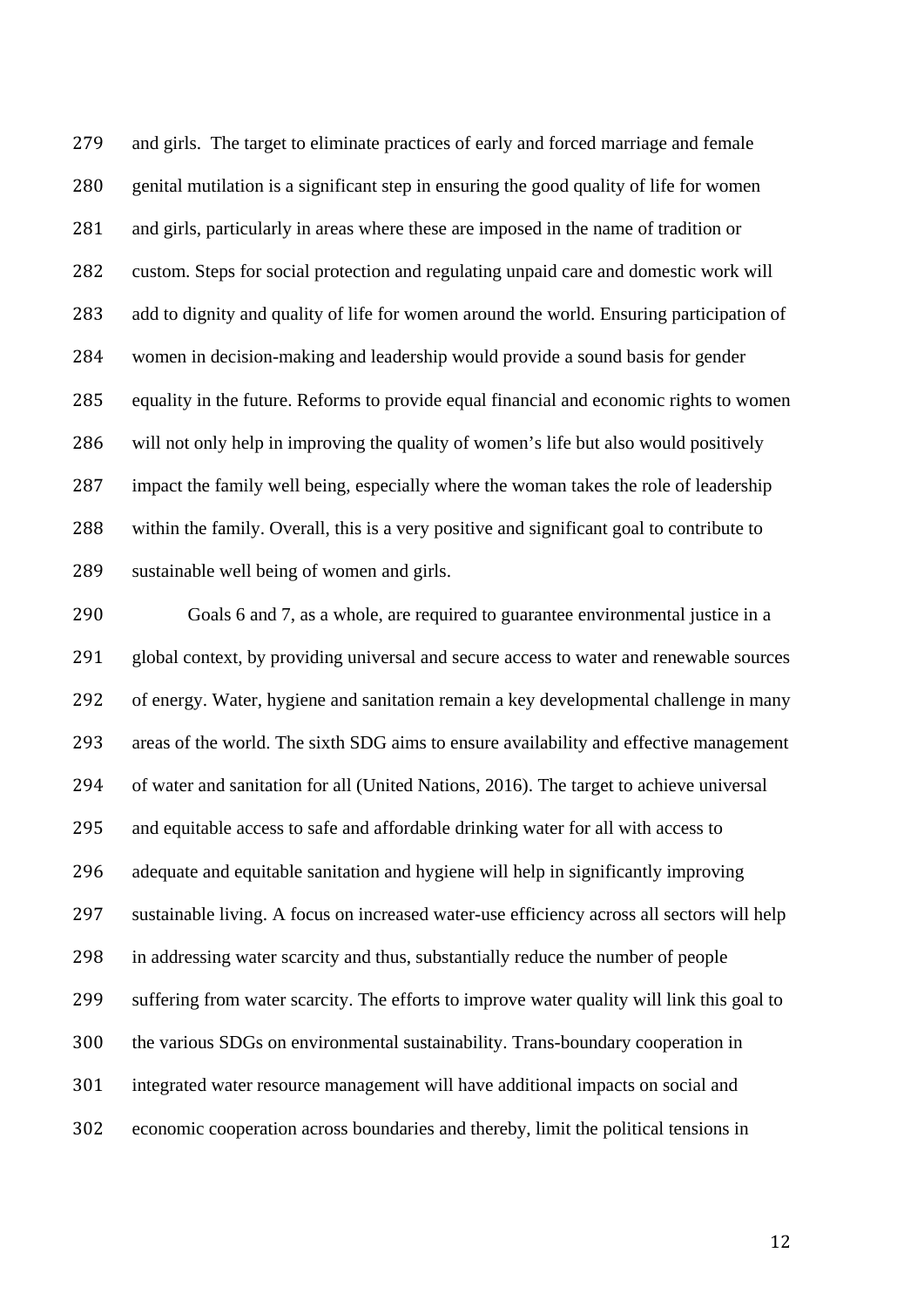some cases. Supporting and strengthening the participation of local communities in improving water and sanitation management will be closely linked with the sustainable community partnership linked development focusing on multiple dimensions of the SDGs. Expansion of international cooperation and capacity-building support to developing countries in water and sanitation related activities and programmes; including water harvesting, desalination, water efficiency, wastewater treatment, recycling and reuse technologies will also provide a strong support to promote the agricultural production (SDG2) and thus, impact the quality of life both directly as well as indirectly.

 Access to affordable energy is instrumental in promoting all the development efforts. This access to energy remains a key challenge in many developing or lesser- developed countries and is a major bottleneck affecting GDP growth. SDG 7 addresses this issue by committing to ensure access to affordable, reliable, sustainable and modern energy for all (United Nations, 2016). This goal focuses on improving the energy efficiency on the one side, whilst enhancing the share of renewable energy on the other. The focus on energy infrastructure expansion will also result in increased economic activities and employment opportunities. International cooperation for clean energy research and technology transfer will have direct linkages with the international cooperation in education. The accomplishment of the targets in this area is likely to significantly contribute to poverty reduction and sustainable living. Sustaining the inclusive and sustainable economic growth with productive and

 decent working condition for all is the focus of SDG 8 (United Nations, 2016). This goal links the country level economic sustainability to the individual level work dignity. The focus on country level growth strategy with context specific technology and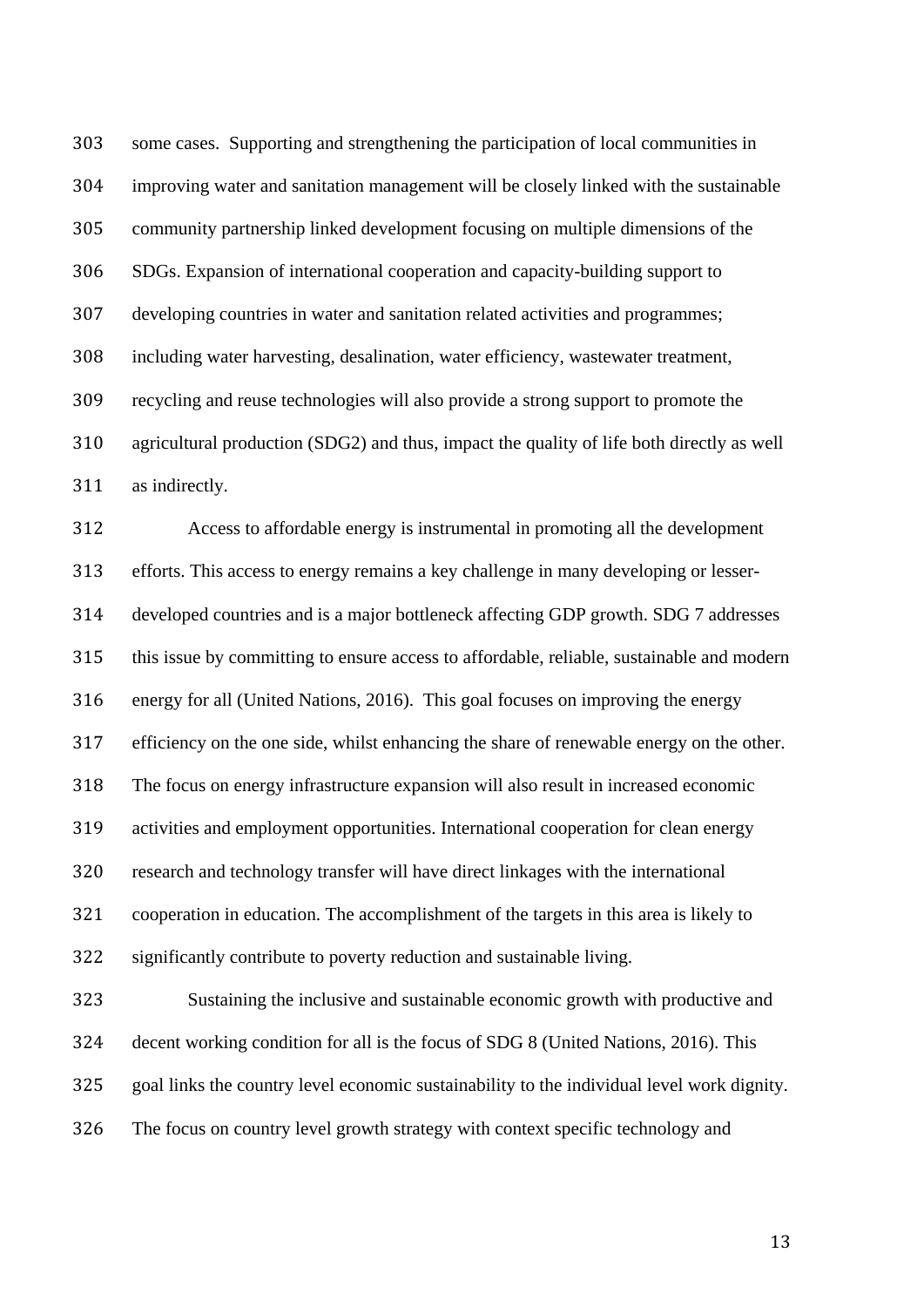industry choice should definitely help in accomplishing the minimum 7 percent GDP growth target, a level set for the least developed countries. The provisions to ensure labour standards and human dignity will help in strengthening the working conditions in global supply chains. Prevention of forced labour, including child labour and child recruitment in the military will help in mainstreaming children within the development process. The target to link tourism to local culture will help in preserving the cultural identities and values, whilst contributing to employment creation and entrepreneurship at the same time. An increase in banking and financial services will provide new employment opportunities for young people. If accomplished, this goal would significantly eradicate unemployment and economic challenges within different country contexts. Remarkably, this goal also intends to dissociate economic growth from environmental degradation (Target 8.4), thus pointing out the responsibility of great producers and other controllers in promoting environmental justice. Infrastructure and technological advancements are the key pillars of development in modern society. SDG 9 aims to promote inclusive and sustainable industrialization by focusing on technology, innovation and sustainable infrastructure (United Nations, 2016). The efforts to strengthen infrastructure will directly influence employment creation and economic development within different contexts, in addition to improving the quality of life. Providing Internet access to all by 2020 will help in ending the digital divide in developing and least developed countries. International cooperation in scientific research and technology development will help in cross border knowledge transfer. A focus on indigenous technologies will help in local capacity building for innovation driven solutions to the different human related problems.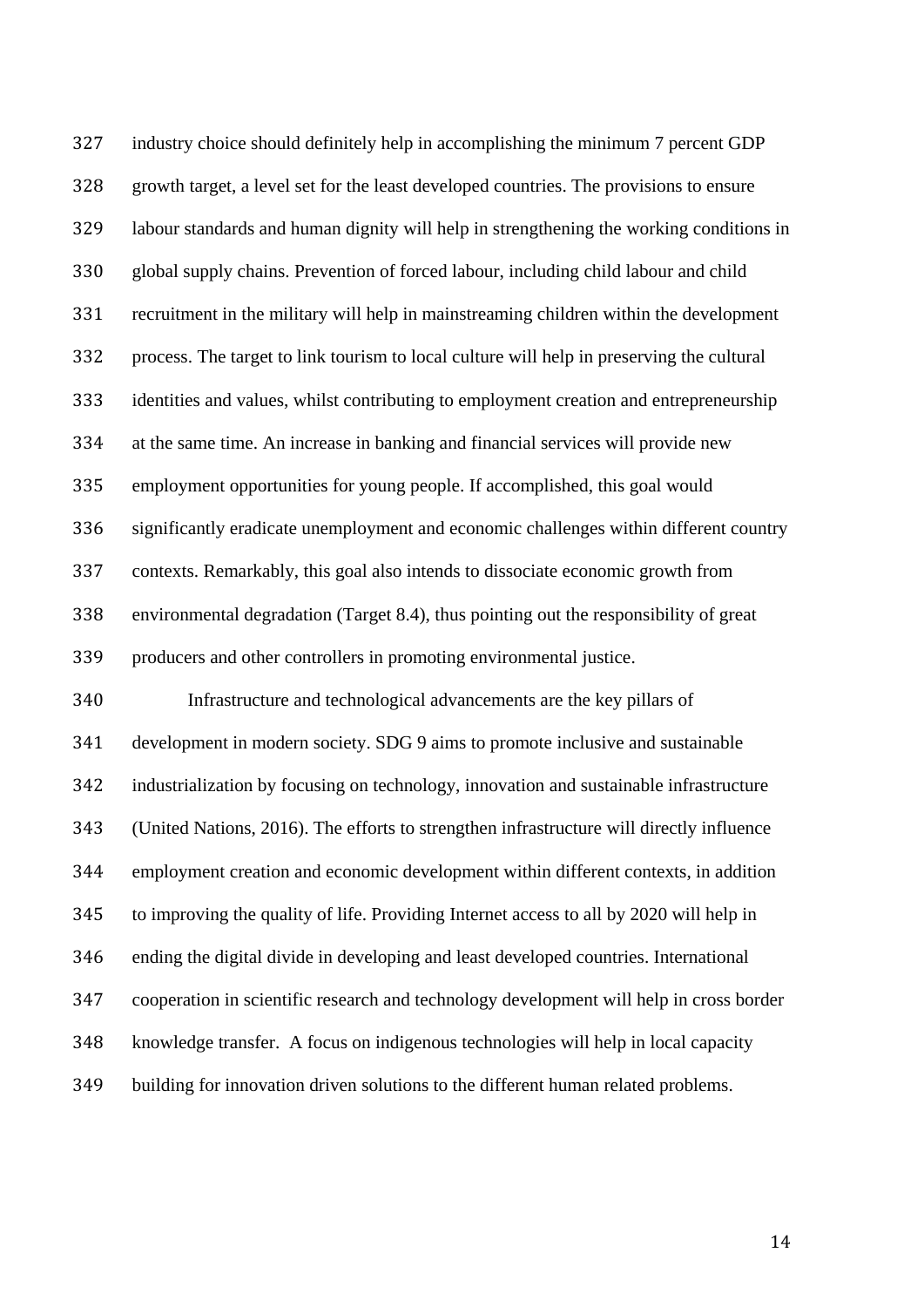Reducing inequalities amongst countries remains the key focus of SDG 10 (United Nations, 2016). The target on progressively achieving income growth of the bottom 40 percent of the population at a rate higher than the national average is a significant move to improve the conditions of those who are at the bottom of the pyramid. By promoting the social, economic and political inclusion of all, irrespective of age, sex, disability, race, ethnicity, origin, religion or economic or other status offers hope for a more globalized world in the next 15 years to come. Fiscal, wage and social protection policies will all help in achieving greater equality. This goal aims at more regulated and integrated global financial markets to prevent artificial economic shocks. Planned and well managed migration targets with a focus on equal opportunity promises for systematic talent movement across the globe. An increase in financial assistance to the least developed and developing countries will help in fighting the different economic, social and consequent political challenges within these countries. Sustainable urbanisation requires improvement in good quality and safe housing access to all, with sustainable transportation and other support services available. SDG 11 focuses on these issues to ensure that human settlements and cities are inclusive, safe, resilient and sustainable (United Nations, 2016). Specifically, it seeks to i) mind the urbanisation of shanty towns (Target 11.1), ii) guarantee sustainable public transports (11.2), iii) reduce deaths caused by water or air pollution (11.5 and 11.6), and to iv) ensure access to sustainable green areas (11.7), with special attention given to the more vulnerable populations. Access to safe housing is a major challenge of poor and vulnerable groups of the society. The target to provide safe and affordable housing and upgrading slums will help in improving the quality of life. The target to use local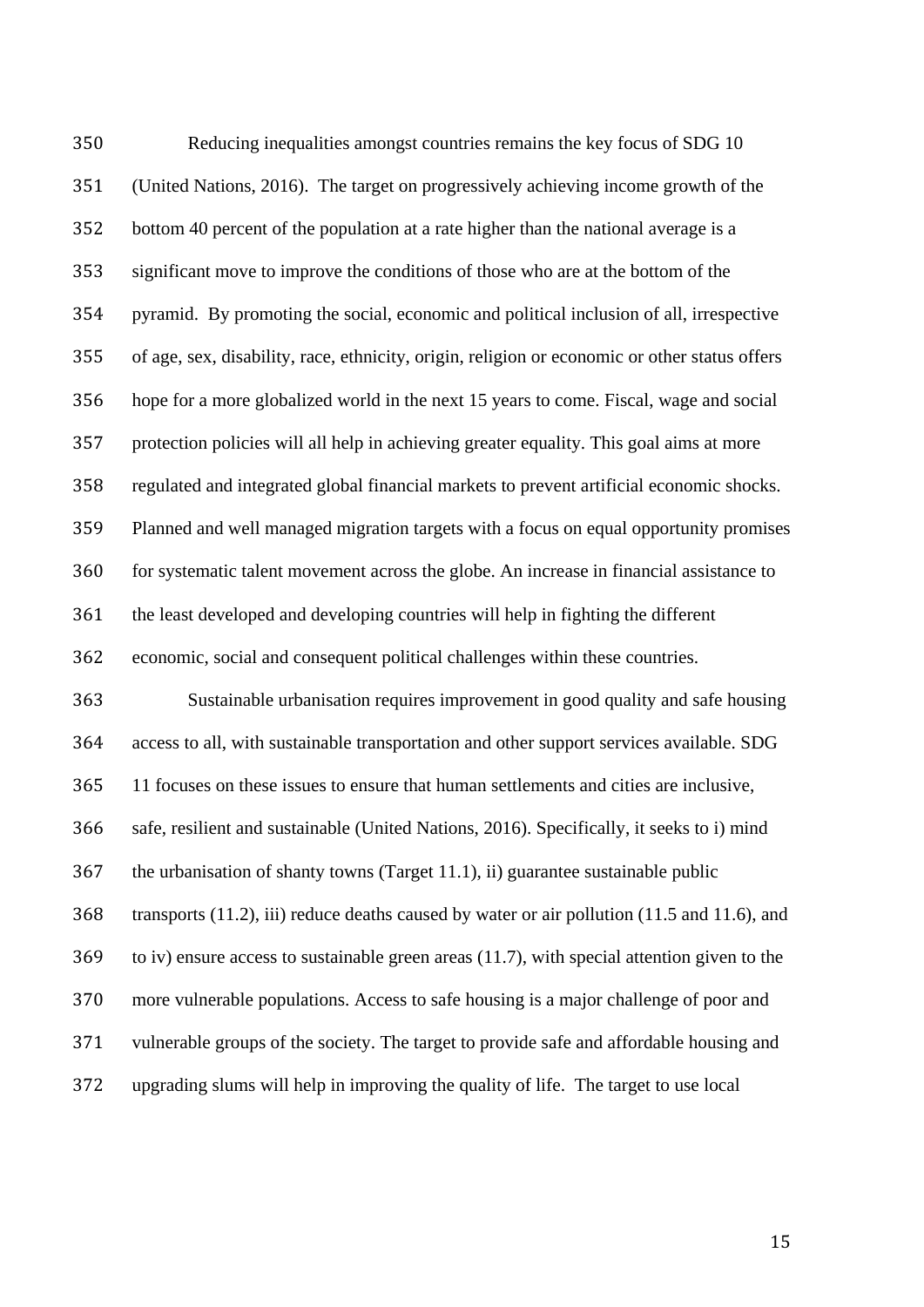building material in this process will help in strengthening the local building material industry.

 Sustainable consumption and production patterns are the key focus of SDG 12 376 (United Nations, 2016). The second half of  $20<sup>th</sup>$  century witnessed exponential growth in consumption and production, which is believed to have lead to a state of uncontrolled growth with adverse environmental impacts. This can also be considered as a major cause behind the growing income inequality despite numerically growing GDP. Under the proposed framework, the developed countries will be taking the lead in implementing a 10 year framework of programmes on sustainable consumption and production. This goal focuses on encouraging efficient use of natural resources and reducing food wastage at all stages of the food value-chain. Improvement in public procurement procedures will help in checking the corruption from both the demand as well as from the supply side. The shift towards sustainable production will also have a positive impact on environmental sustainability.

 Although climate change and environmental sustainability issues are directly or indirectly integrated with most of the SDGs, SDG 13 particularly focuses on combating climate change and its impact (United Nations, 2016). Introducing education and capacity building initiatives for climate chain mitigation, adaptation and impact reduction is one of the key priorities of SDG 13. By integrating the climate change issues in national policies and strategies, the goal sets a foundation to the climate change and environmental mainstreaming at different levels. This goal will help in controlling the adverse impacts of climate change related issues. Specifically, goal 13.b intends to support marginalized communities and vulnerable groups of women and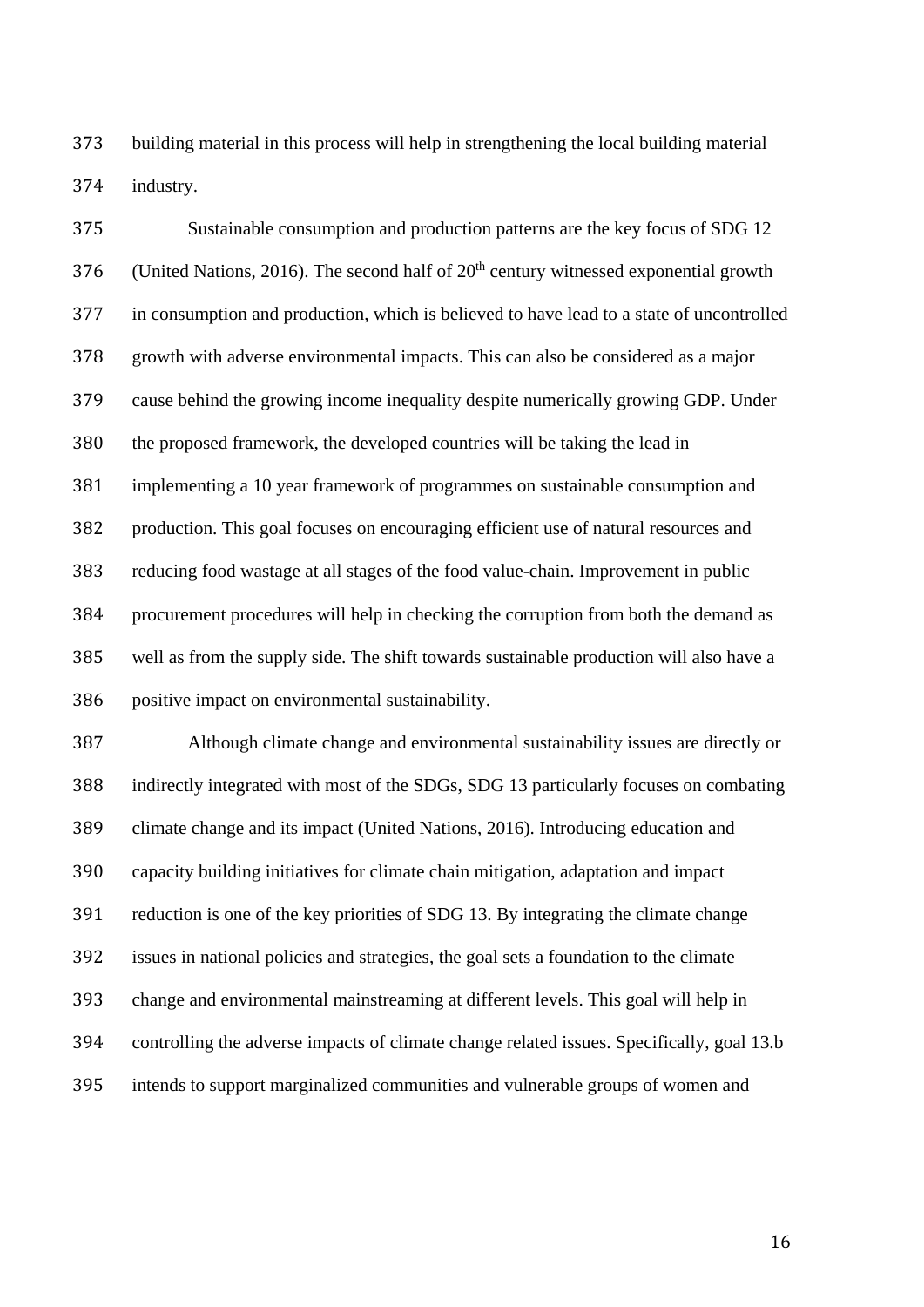young people, in order to lower the risks of climate change and environmental degradations.

 Conservation of natural resources is another dimensions of environmental sustainability. SDG 14 aims to conserve and ensure sustainable use of the ocean, seas and marine resources (United Nations, 2016). It aims to reduce marine pollution and protect marine and coastal ecosystems. Efforts to regulate fishing and end overfishing will help in improving the access and quality of foods linked to the fishing industry. A focus on improving economic benefits to Small Island developing states and least developed countries from the sustainable use of marine resources will also help in promoting employment and economic development.

 Another important aspect of environmental sustainability is sustainable use of terrestrial ecosystems and forests, which is captured well by SDG 15 (United Nations, 2016). The targets include protecting mountain ecosystems and biodiversity and reversing land degradation. The focus on sustainable forest management will help in reducing deforestation and thus, positively impact upon environmental sustainability. Efforts to end the poaching and trafficking of protected species will create need for alternative livelihood opportunities for the local communities, which can be planned through sustainable capacity building.

 Peace and harmony is an essential condition for sustainable human living. SDG 16 focuses on promoting peaceful and inclusive societies with access to justice (United Nations, 2016), and calls for equal access to knowledge and justice services. Reducing the illicit financial and arms flows will be a significant move towards promoting peace. Efforts to end corruption will help in mobilising more money for development efforts. This also implies more transparency in governance of institutions at all levels.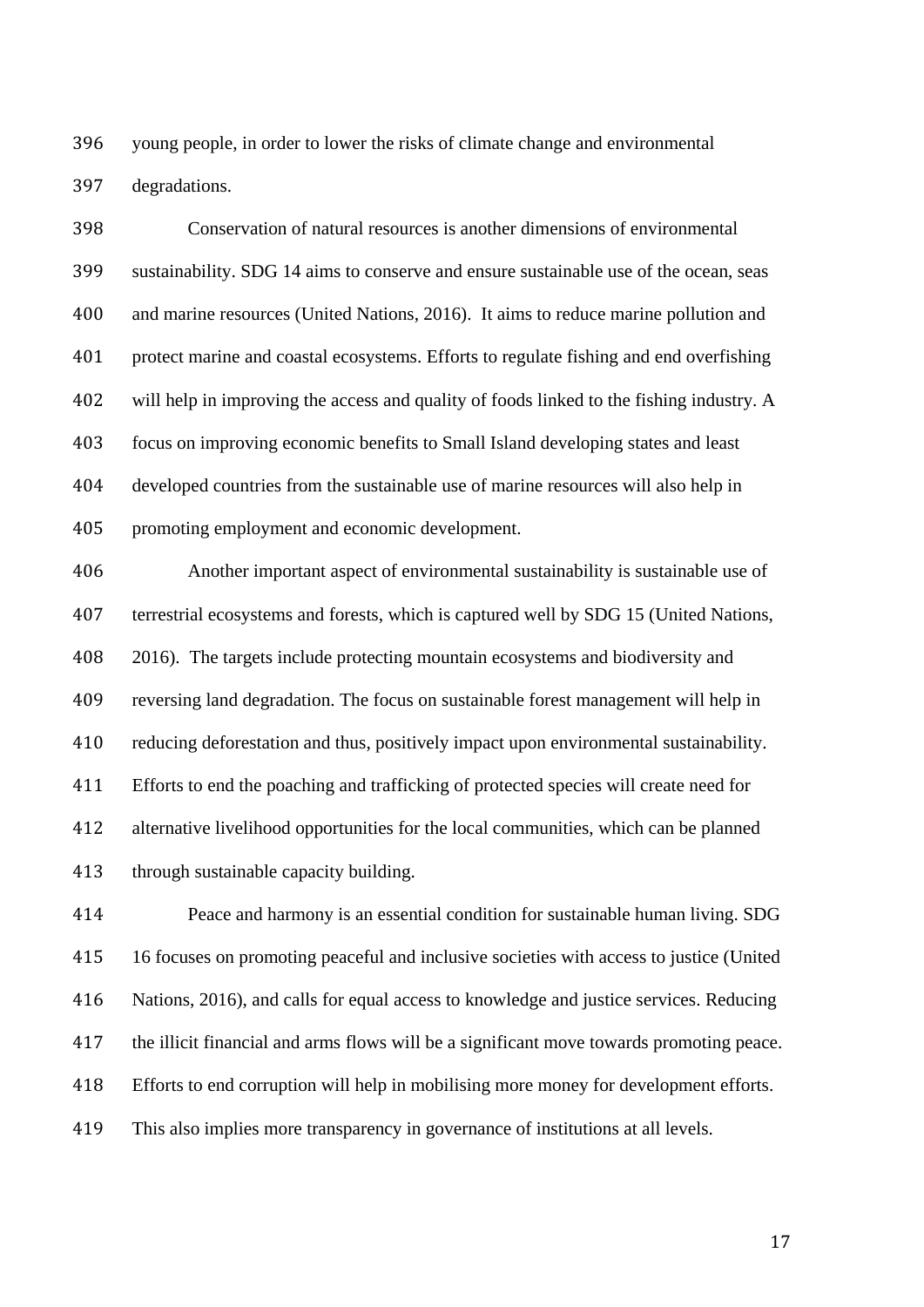Participation of developing countries in the institutions of global governance would be a significant move in creating a level playing field for global development.

 SDG 17 focuses on issues related to effective implementation of all the other remaining SDGs, promoting peaceful and inclusive societies with access to justice (United Nations, 2016). This would involve domestic resource mobilisation, assisting developing countries in external resource mobilisation, international cooperation for transfer of environmentally sound technologies, capacity building, policy coherence, data monitoring and multi-stakeholder partnerships. This goal promises more resources and innovative partnerships for pushing collective efforts towards sustainable

development.

 In terms of sustainability challenges, and from an environmental perspective, 431 there is evidence that all previous goals are strongly interlinked. More specifically, in much the same way as a "chain is only as strong as its weakest link", sustainable development and environmental justice will only perform to the limits of its weakest SDG.

 As a case in point, climate change mitigation will require major transformations in the water, energy and food sectors, and it is also indispensable to protect people's well being. It has been proven that climate change has direct effects on health, with the increase in heat related deaths, the consequences of food crisis, and various health problems related to greenhouse gases such as respiratory disorders as well as mental 440 health disorders associated with natural disasters (Patz et al., 2014).

 Many health related goals are also related to reducing inequalities, namely through: quality education; gender equality; decent work and economic growth; peace, justice and strong institutions. For Doyle and Stiglitz (2014, p.6), "Extreme inequalities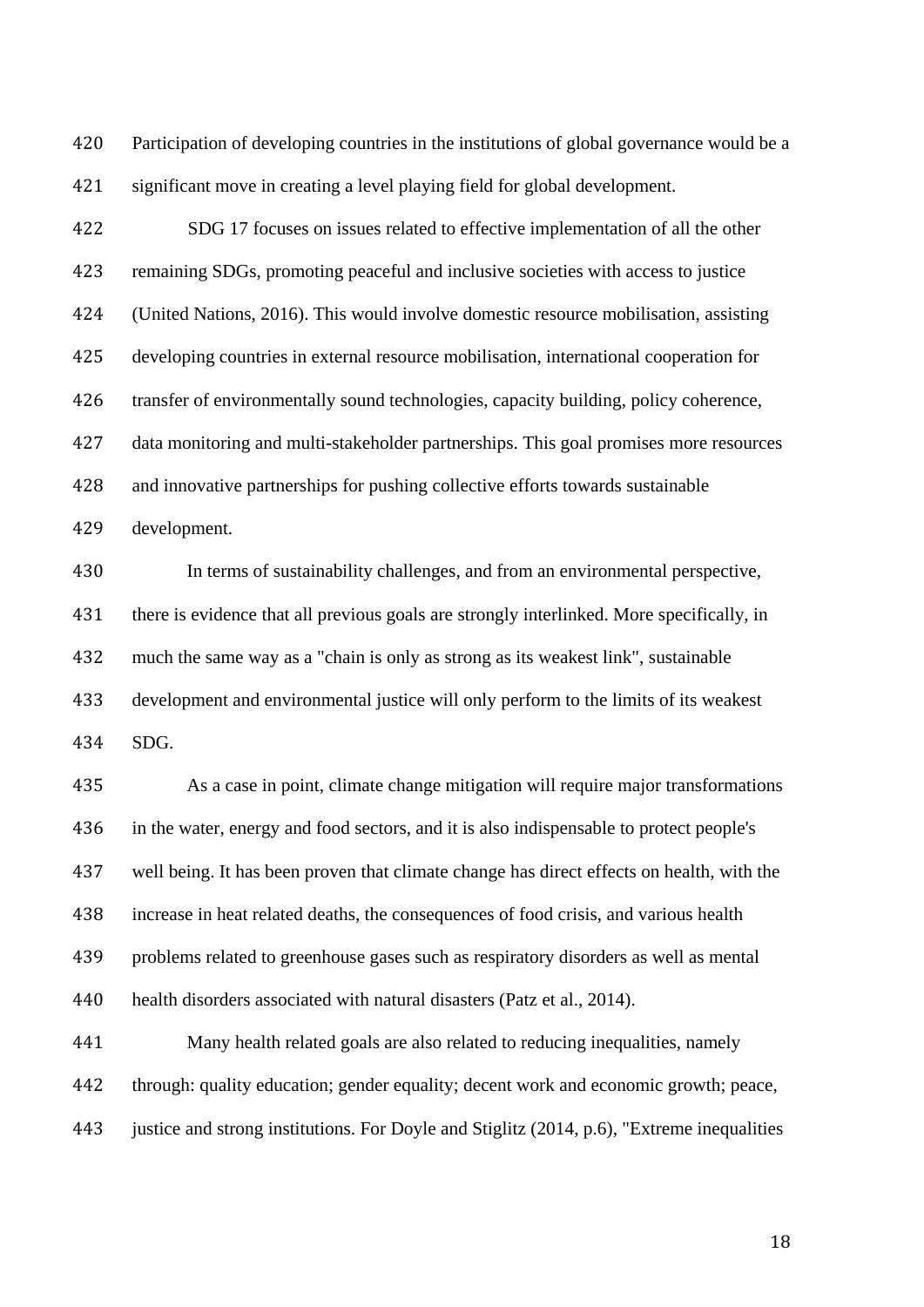tend to hamper economic growth and undermine both political equality and social

stability." Moreover, the World Economic Forum has already stated that inequalities

slow down the process of sustainable development, and hence jeopardize cooperation

for international environmental agreements on climate change (Pickett, 2015).

According to Blanke and Corrigan (2016), the key answer to undermining inequalities is

to find a way of conducting public and private stakeholders to a people centred

economic policymaking.

 Aside from lowering inequalities, the reduction of all forms of violence is also highlighted as extremely important in order to pursue sustainable development. Studies in this area reveal that the more countries are affected by violence and fragility, the lesser they manage to achieve sustainable human development (Crawford, 2015). Furthermore, gender based exclusion is one of the characteristics of conflict regions (Chandran et al., 2015), which is unfortunate because the participation of women in the process of ending violence is considered to be extremely valuable. According to Fink and Bhulai (2015), women play major roles as peace builders and countering violent ideologies. Once again, promoting equality is linked not only to economic aspects, but is also a major driver to maintain local and regional stability.

 Another important issue society is now facing is that of both internal and across borders displacement, also related to climate change, inequalities and health. In mid- 2015 there were 20.2 million refugees and an estimate of 34 million internally displaced people (Beardmore, 2015). This issue was not well explored in the 2030 Agenda.

Despite the slogan of "Leaving no one behind", little was done to situate migrants and

refugees in humanitarian planning (Beardmore, 2015). Migration needs to combine the

economic, environmental and social aspects of sustainable development and, thus, it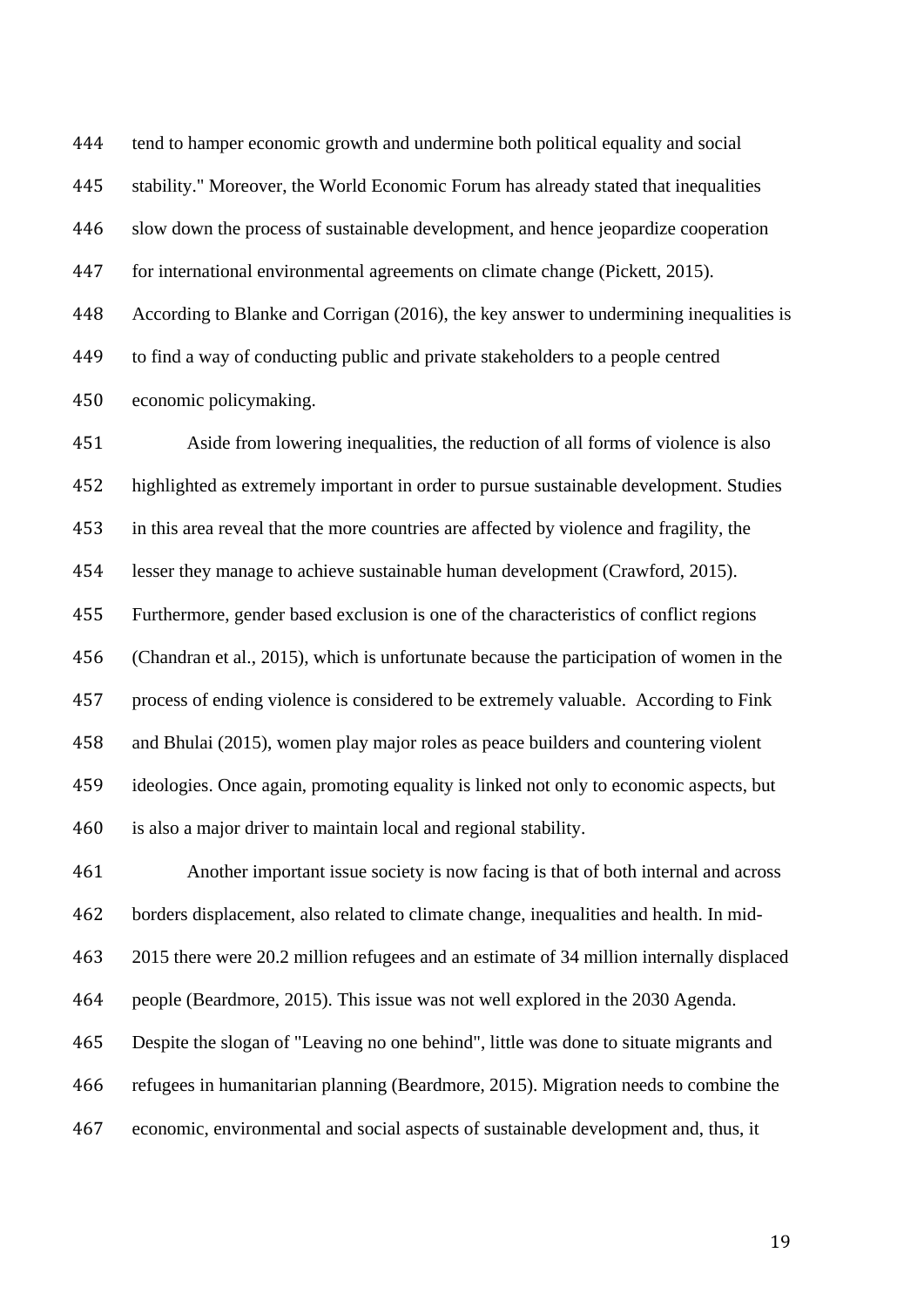requires broader discussions on the matter at a global, regional and national level, so 469 that coherent policies between those levels can be accomplished (Schraven et al., 2016).

- 470<br>471
- **3. Case Studies: The Implications of the Sustainable Development Goals (SDGs)**

 Three case studies have been selected based on; a) their scope, b) the thematic emphasis and c) the diversity of stakeholders, to illustrate how the implementation of coherent strategies towards the achievement of all internationally agreed development goals is put into practice. They are representative examples to give an adequate overview of sustainability challenges throughout the planet.

#### **3.1. Spain**

 In the discussion on the post-2015 development agenda, particularly in the definition of the Sustainable Development Goals (SDGs), Spain has maintained an active position (Pedrajas 2014). Specifically, Spain has led, in 2013, the High-Level Consultation in Hunger, Food Security and Nutrition. It has supported consultations with the private sector in Latin America in 2014 and it has actively participated in the Open Working Group of the General Assembly on the Sustainable Development Goals, which has been in charge of the definition of all SDGs and their targets. There is however an issue: its international position does not necessarily complement its domestic policies.

 In brief, Spain's economic and social situation remains marked by a comprehensive, multidimensional, global crisis. The austerity measures in public policies adopted in the past few years have severely impacted on the Spanish society, particularly on the most vulnerable segments of the population. The inequality gap has increased significantly and the poverty rate continues to grow, especially among minors.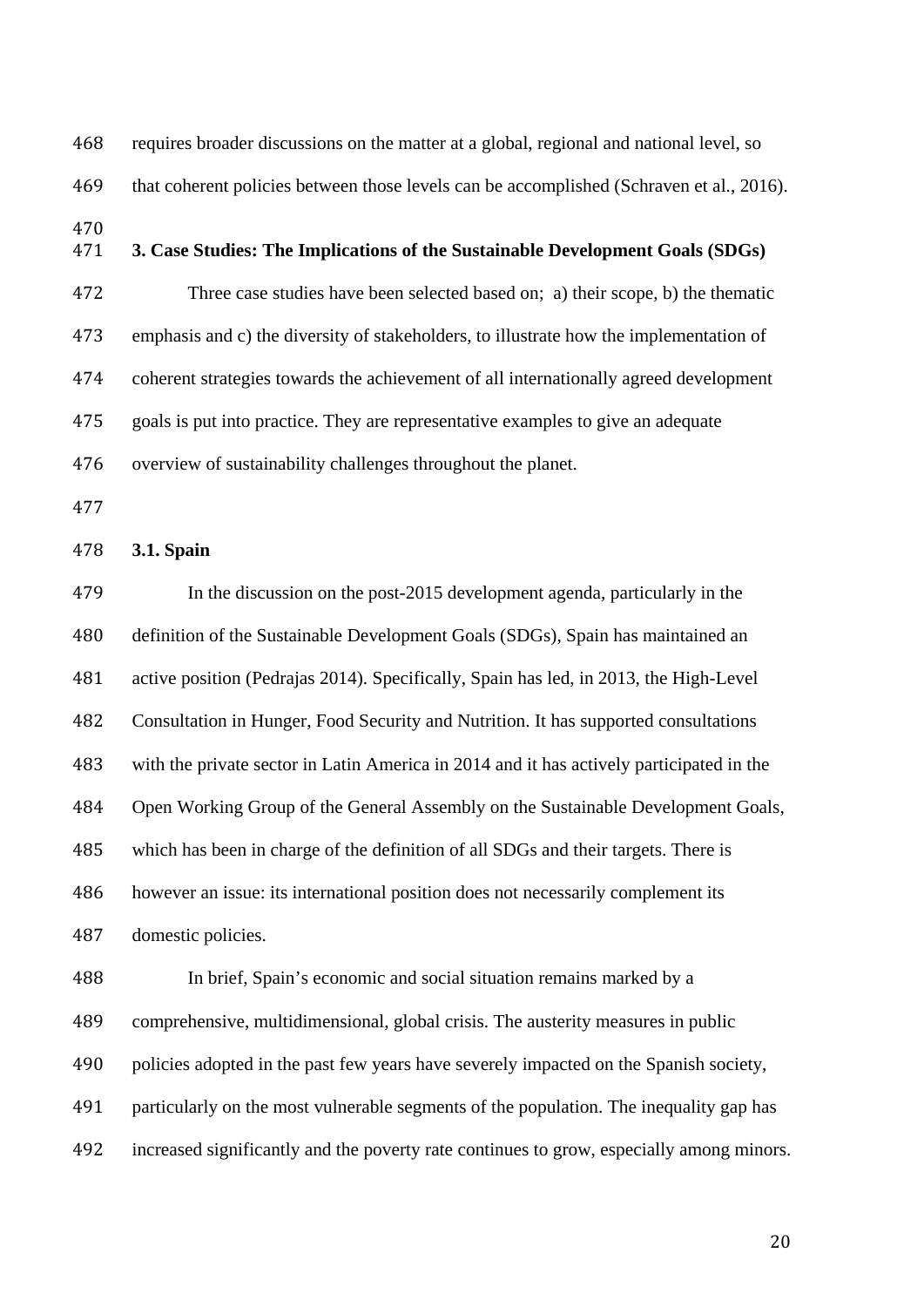In this context, Spain's ability to reach the targets set out in the SDGs has been questioned, to some extent, in a recent report. On the one hand, and based on the SDG Index (Sachs et al 2016), a tool developed to rank countries with regards to their initial 496 status on the 17 SDGs, Spain comes only  $30<sup>th</sup>$  among 149 countries included in the 497 study, and  $26<sup>th</sup>$  among OECD countries (34, in total). On the other hand, the report also presents SDG Dashboards, with each goal coloured as "green," "yellow," or "red", indicating whether the country has already achieved the goal (green), is in a "caution lane" (yellow), or is seriously far from achievement as of 2015 (red). Results demonstrate that Spain faces major challenges - as indicated by a red rating - in meeting nine of the SDGs, and it is only on a good path towards reaching SDG 5 on gender equality. The greatest challenges exist for climate change (SDG 13), ecosystem conservation (SDGs 14 and 15), and sustainable consumption and production (SDG 12), although red rating in specific indicators included in other goals emphasizes other acute challenges. For instance, an unemployment rate of 22.4 % places Spain in the unenviable position of tenth to last in the ranking (SDG 8), and it also ranks in the lowest positions in relation to the net Official Development Assistance (ODA) as of the GNI (SDG 17). Spain is obliged to contribute to the implementation of the 2030 Agenda in

developing countries. For this purpose, besides the issue of increasing the level of ODA,

it should also rethink development cooperation as a state policy, strengthen the technical

capacities the Spanish Agency for International Cooperation for Development

(AECID), and focus action in least developed countries to provide them with basic

services, particularly for children and women.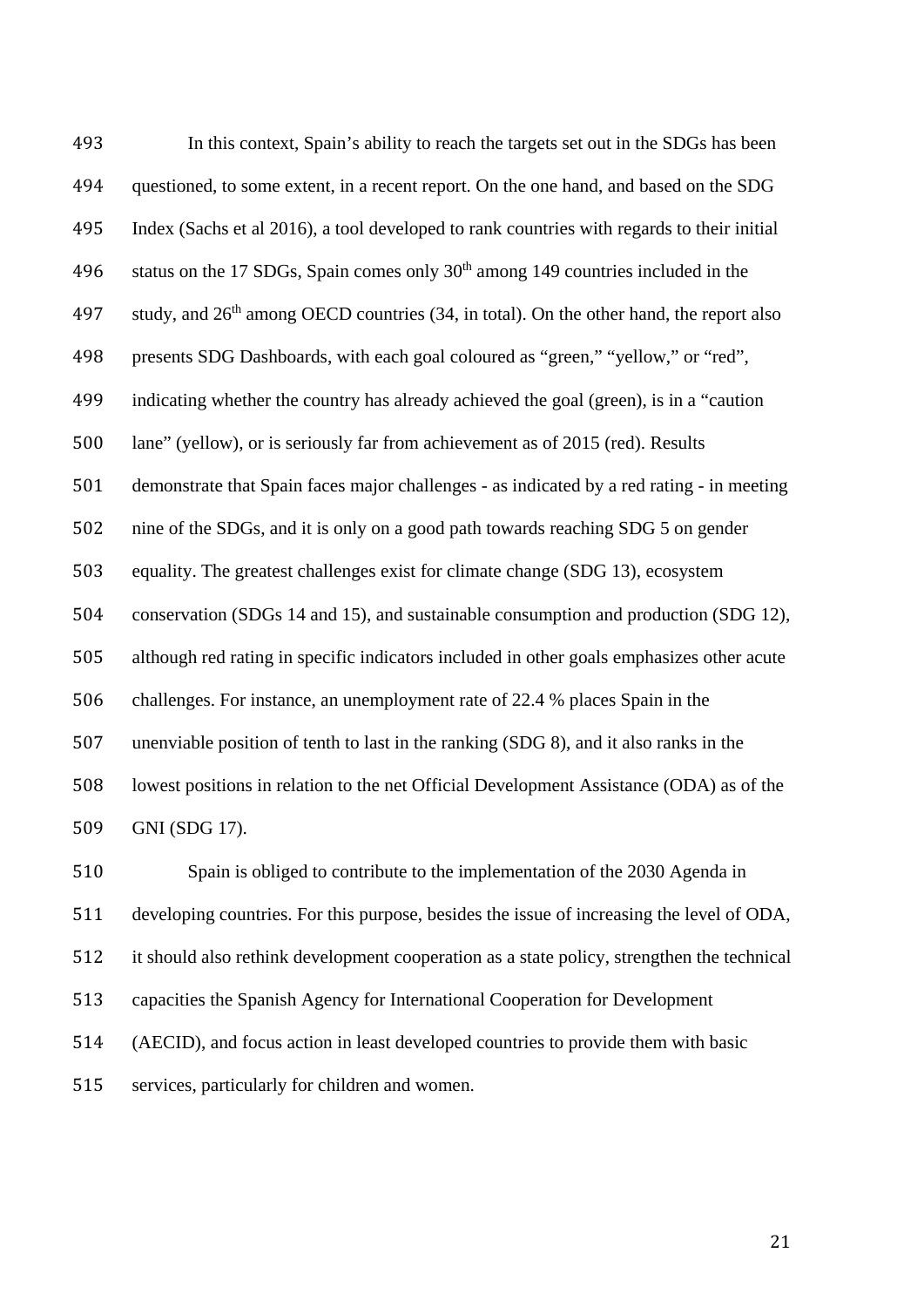| 516 | Finally, the role of local governments should be promoted, as decentralised               |
|-----|-------------------------------------------------------------------------------------------|
| 517 | governments seem to be better placed to shape viable policies that respond to the need    |
| 518 | and aspirations of local people and, for instance, are more likely to conceive and        |
| 519 | implement pro-poor policies. Interestingly, various examples exist in Spain of            |
| 520 | Autonomous Governments defining a local agenda to meet the SDGs (Generalitat              |
| 521 | Valenciana, 2016), (Generalitat de Catalunya, 2016).                                      |
| 522 |                                                                                           |
| 523 | 3.2. India                                                                                |
| 524 | India appears to be preparing well for commitment towards the SDGs. The                   |
| 525 | reflections can be easily traced in the planning documents of both federal government as  |
| 526 | well as most of the provincial governments. Different organisations from different        |
| 527 | sectors, including corporate houses, government departments, civil society                |
| 528 | organizations, academic institutions, amongst others, all are gearing up towards aligning |
| 529 | activities to SDG targets. However, there are a number of context specific challenges in  |
| 530 | the process.                                                                              |
| 531 | Based on the SDG Index (Sachs et al 2016), India ranks 110 out of 149 countries           |
| 532 | included in the study, and results indicate that this country faces several challenges    |
| 533 | related to the majority of the SDGs. More specifically, population growth is one of the   |
| 534 | more challenging areas. Sekhawat (2015) observes that if India's population reaches 1.7   |
| 535 | billion by 2050, as estimated by UN, the country is likely to face a widening ecological  |
| 536 | deficit even if its current per-capita levels of resource-consumption remain the same.    |
| 537 | This is important to note that the population growth will also be a challenging area for  |
| 538 | social and economical sustainability, as it can adversely hit most of the development     |
| 539 | programs.                                                                                 |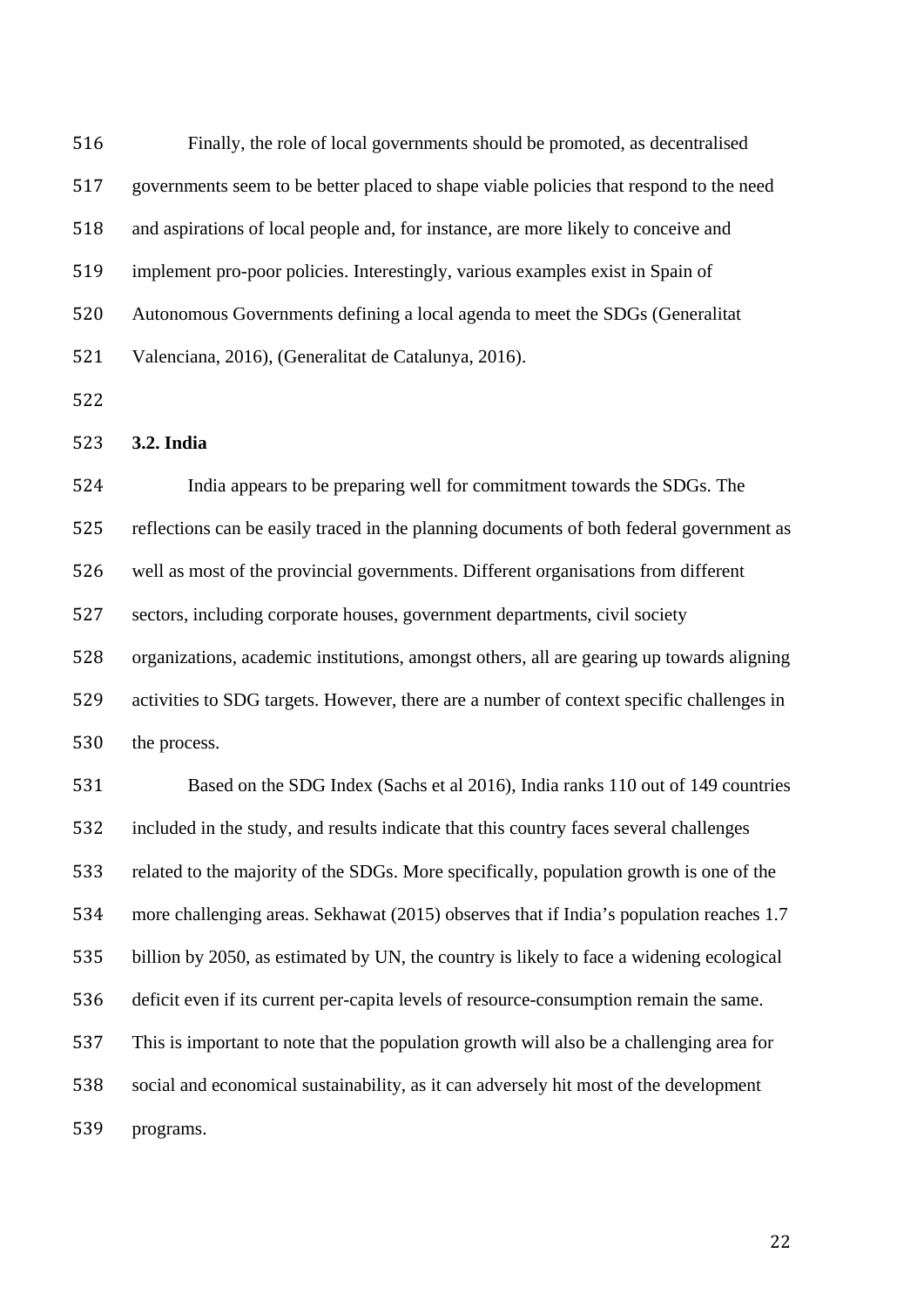Another important issue links to governance. India has a federal government and two provincial governments. Provincial governments may not be from the same political party that forms the federal government. Sometimes, due to a difference in political ideologies and interests, the development work suffers. Further, the provincial level governance, in some cases, has also been blamed for less transparency in the development related projects. The corruption has been one of the major challenges in the country. The corruption takes most of the resources from development channels to individual hands. The nexus between political leaders, corporations and bureaucracy is often blamed for rising corruption in the country, which affects the development work both qualitatively and quantitatively. However, the increasing young population, which is a strong source of social capital, is actively coming forward to change the corrupt system with more transparent and reliable governance (Kattumuri, 2015). Also, in the future the corruption is likely to be reduced, as the current federal government appears to be working strongly against this.

 At a micro level, the SDG implementation requires awareness and capacity building programmes in this area. Many of the executives, both in the public sector and private sector, still view the SDGs mainly as environmental sustainability initiatives. Therefore, there is a great need to harmonize and integrate all of the three dimensions in SDG implementation capacity building programmes. Despite the challenges, the country is moving well in the direction of achieving the SDGs. With commitment and

clarity, it is expected that India will be making significant progress in SDG

implementation in times to come.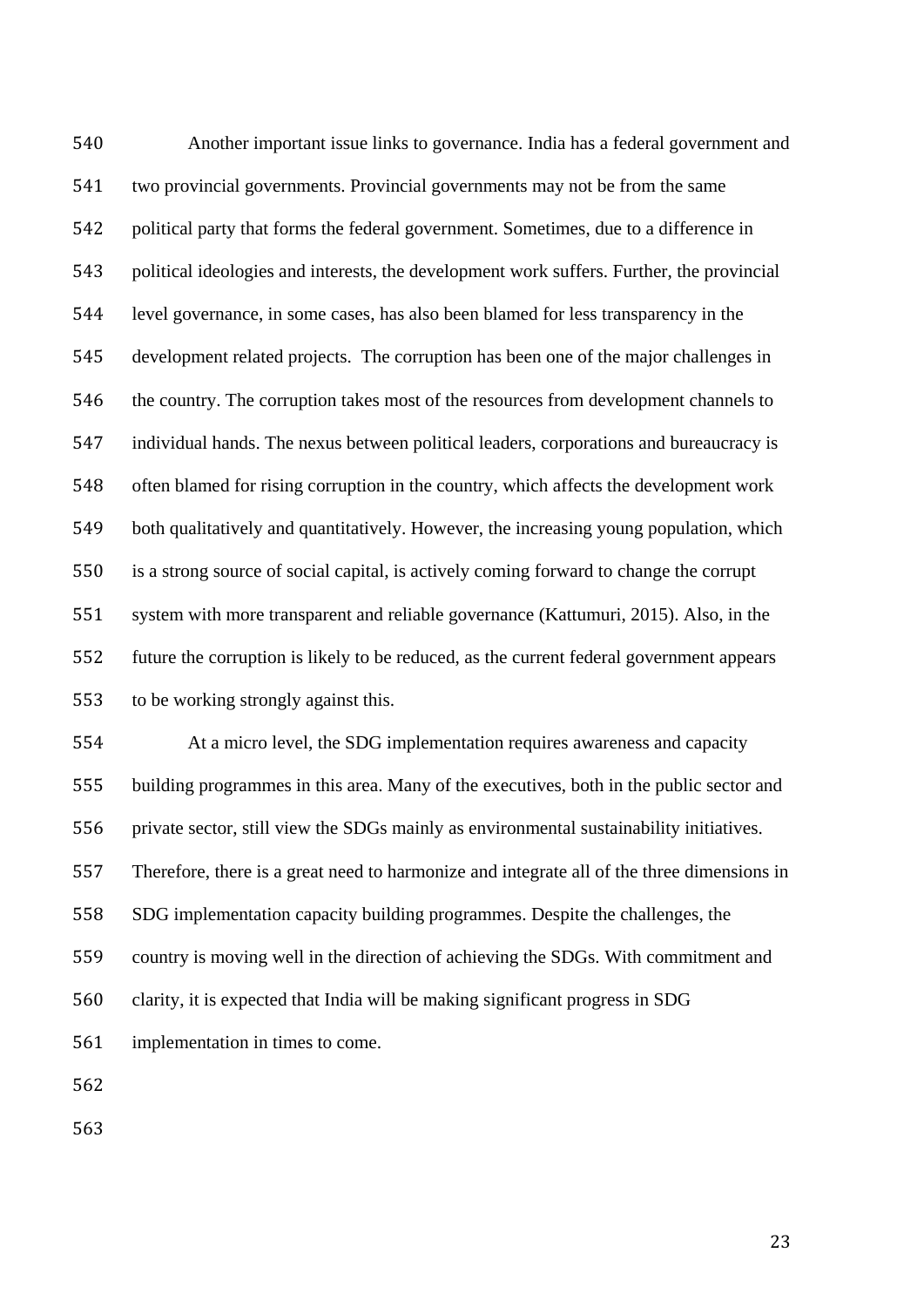**3.3. Serbia**

| 565 | Serbia was actively involved in the global process of prioritizing goals for the        |
|-----|-----------------------------------------------------------------------------------------|
| 566 | future, as one of 56 countries participating in the campaign "The World We Want".       |
| 567 | "The Serbia We Want" campaign was initiated in 2013, involving over 250 000 people      |
| 568 | in consultations, with 28 000 people actively participating through the web portal      |
| 569 | (www.srbijakakvuzelim.rs), social networks or direct consultations (focus groups,       |
| 570 | workshops, interviews). As a result of the consultations, nine priorities for post 2015 |
| 571 | development were recognized and grouped into three following tiers:                     |
| 572 | 1: More and better jobs and decent employment; Eradication of poverty and               |
| 573 | better support to vulnerable groups; Good governance and reliable institutions.         |
| 574 | 2: Culture of responsibility, tolerance and solidarity (culture of social cohesion);    |
| 575 | Better quality of education; Better healthcare.                                         |
| 576 | 3: Sustainable environment; Equality between women and men; Better                      |
| 577 | management of migration and population mobility. (UN Serbia, 2013)                      |
| 578 | The Republic of Serbia took part in the adoption of the 2030 Agenda for                 |
| 579 | Sustainable Development, as a member of the UN Economic and Social Council -            |
| 580 | ECOSOC (for the period 2014-2016) and of the Open Working Group, as well as of the      |
| 581 | Intergovernmental Committee of Experts for financing Sustainable Development. At the    |
| 582 | end of 2015, the Government of Serbia adopted the Decision on the establishment of the  |
| 583 | Interdepartmental Working Group for the implementation of the 2030 Agenda for           |
| 584 | Sustainable Development, with responsibility for monitoring and implementation of the   |
| 585 | Agenda and all goals and objectives (http://www.mfa.gov.rs).                            |
| 586 | Further steps in implementation of the goals need to be supported by accurate           |
| 587 | data, well-developed evaluation and monitoring models and quality coordination          |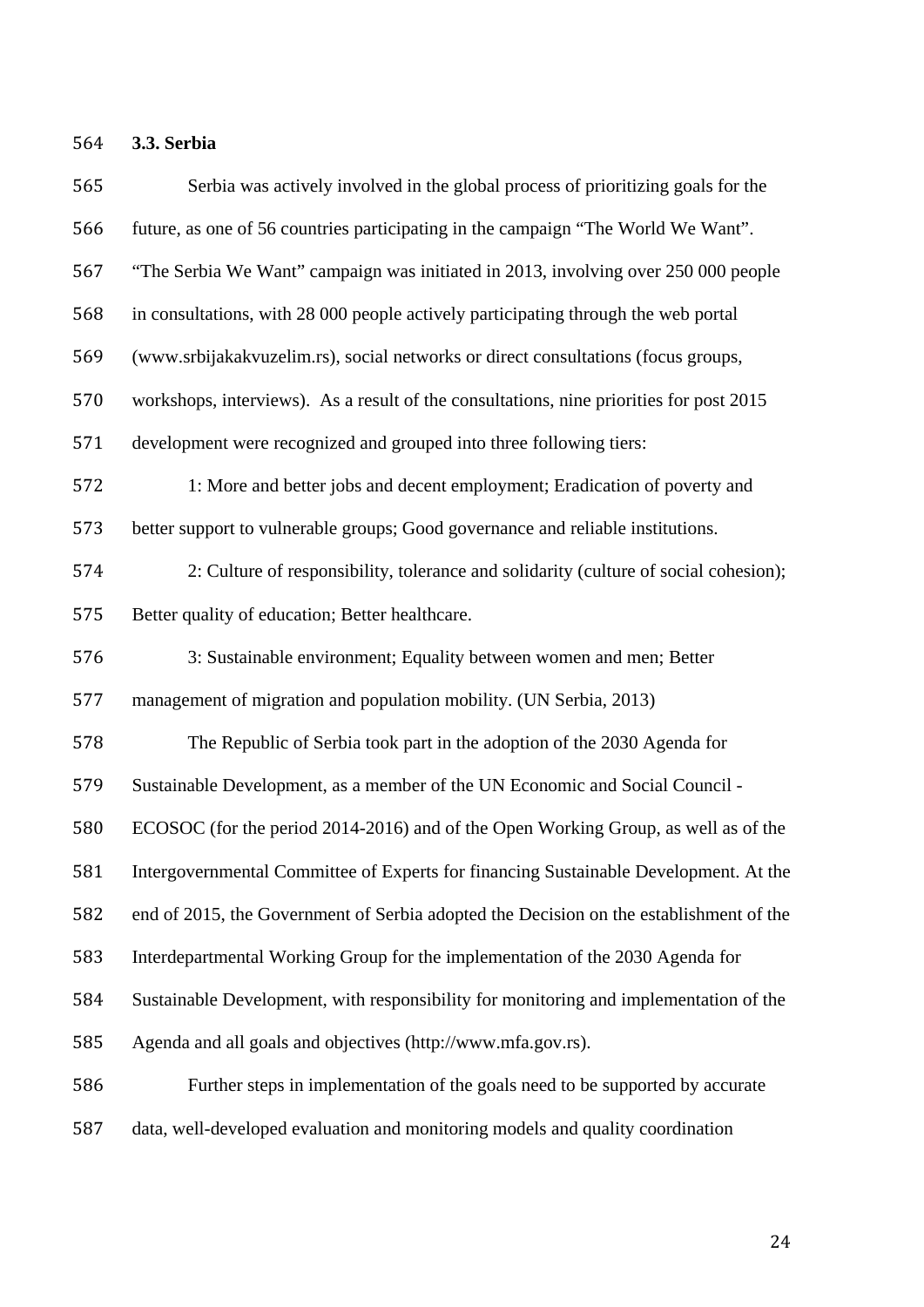| 588 | between institutions. According to the SDG Index (Sachs et al, 2016), Serbia takes 39 <sup>th</sup> |
|-----|-----------------------------------------------------------------------------------------------------|
| 589 | position on the list of 149 countries; as shown by the SDG Dashboard, the major                     |
| 590 | progress has been achieved previously in the following areas: eliminating poverty (SDG)             |
| 591 | 1), provision of clean water and sanitation (SDG 6) and reducing of inequalities (SDG               |
| 592 | 10); SDGs 2,3,4,7,9,11 and 17 are colored "yellow", which means that it is partially                |
| 593 | achieved, whilst the others are red – meaning that there is still a long way to its                 |
| 594 | achievements. SDG 14 has been excluded for Serbia, since there is no sea within its                 |
| 595 | borders. Within SDG 12, waste-water treatment has been marked red, as well as the                   |
| 596 | $CO2$ emissions from the energy in Serbia within SDG 13. Among environmental                        |
| 597 | challenges there is also the issue of complete protection of terrestrial sites (SDG 15),            |
| 598 | while the government efficiency rate makes a key challenge among the indicators of                  |
| 599 | achievement of SDG 16.                                                                              |

### **4. Discussion - Lessons Learned**

The diversity of examples and perspectives from the case studies allow the

identification of some lessons learned. These are as follows:

### **a) Inclusiveness: no one must be left behind.**

 The SDGs focus strongly on reducing inequality, with many goals designed to 'leave no one behind'. Therefore, the SDGs universally apply to all, and countries from both developed and developing countries will need to mobilise efforts to achieve the SDGs. A paradigm shift is advocated to define the poor and approach the most vulnerable segments of population. The pledge that 'no one will be left behind' therefore requires a focus on the poorest and most vulnerable people to reduce their exposure and vulnerability to climate-related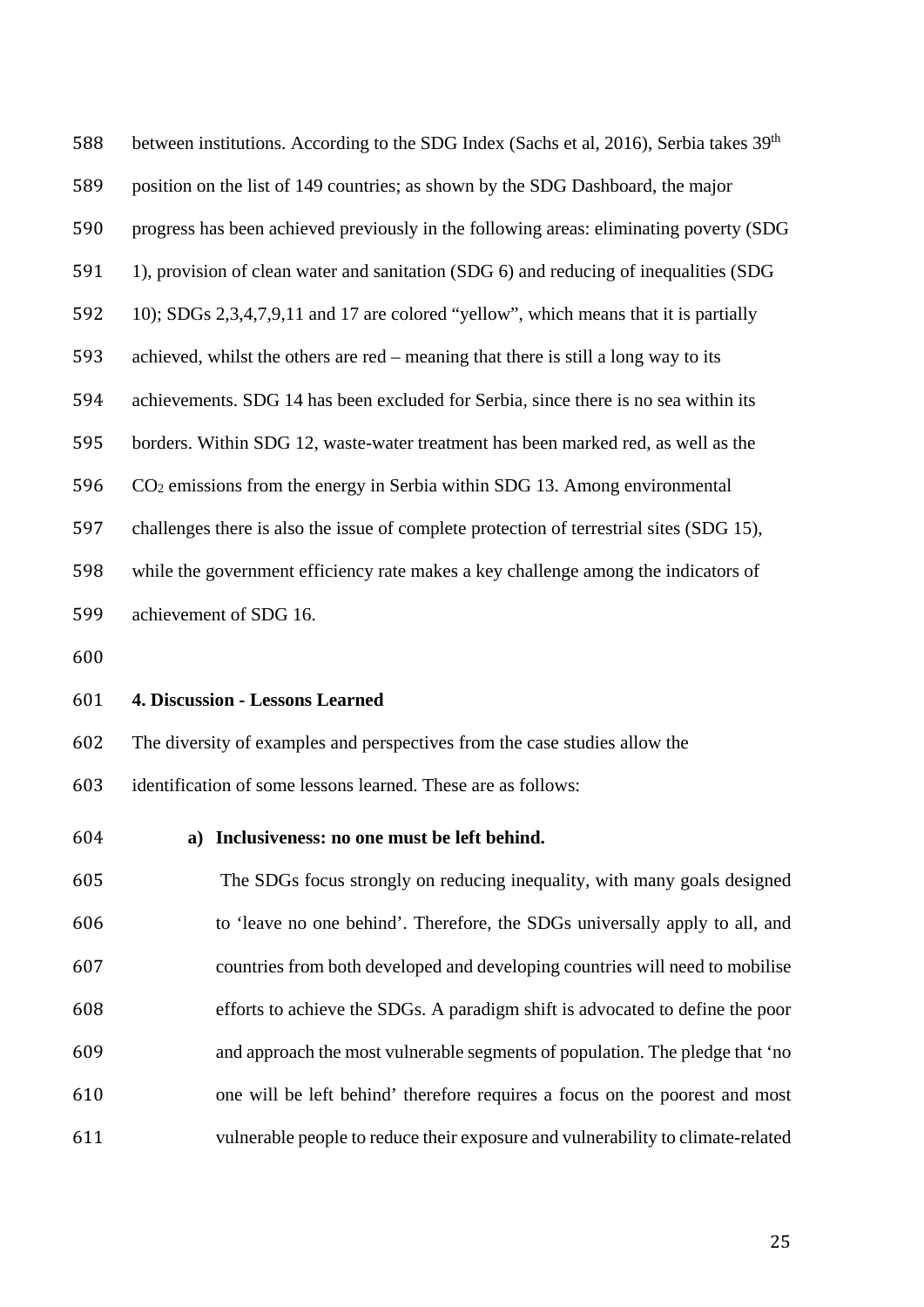extreme events and other economic, social and environmental shocks and disasters.

# **b) The need for improved cooperation and stronger alliances between the public sector, the private sector and civil society.**

 Throughout the case studies it can be seen that there is a growing awareness of the challenges in achieving the SDGs amongst citizens, including vulnerable groups; when asked, people are ready to provide inputs and be more active in finding solutions to the socio-environmental problems they face. A variety of issues related to political changes, migration or poverty are all interrelated, affecting the implementation of the SDGs in the three countries used as case studies, and beyond. A greater coordination of the works undertaken by the different sectors is needed, in order to make progress in achieving sustainable development. At present, the Encyclopedia of the Sustainable Development Goals, currently on preparation, congregates around 1.700 sustainability experts from academia, government and NGOs working on sustainable development.\* 

## **c) The need for Governance, Indicators and a Monitoring Framework for the implementation of the Sustainable Development Goals**.

### The experience of the MDGs underscores the importance of good governance,

- and outlines the need for using adequate indicators as early as possible
- (Sustainable Development Solutions Network, 2015). Indeed, indicators will be
- (\*) Details can be seen at: https://www.haw-hamburg.de/en/ftz-
- nk/publications/encyclopedias/sdgs.html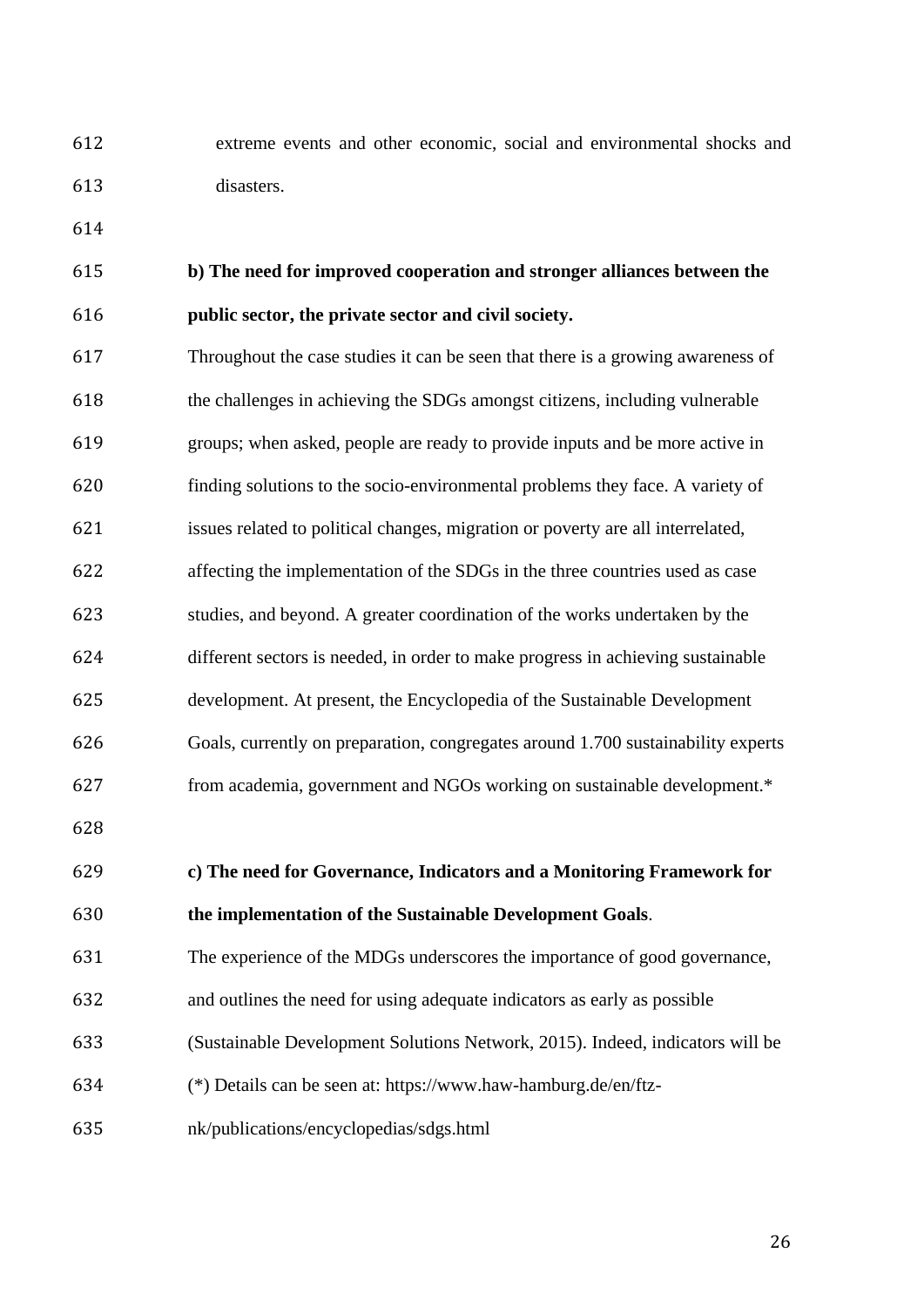| 637 | the backbone of the monitoring progress towards achieving the SDGs at the          |
|-----|------------------------------------------------------------------------------------|
| 638 | local, national, regional, and global levels. One lesson learnt from the MDGs is   |
| 639 | that we cannot manage what we do not measure, and what gets measured is far        |
| 640 | more likely to get done. It is therefore necessary to identify and apply specific, |
| 641 | measurable and action-oriented indicators to turn the SDGs and their targets into  |
| 642 | a management tool to help countries develop implementation strategies and          |
| 643 | allocate resources accordingly (Sustainable Development Solutions Network,         |
| 644 | 2015), (Hák et al, 2016). In addition, a report card based on a reduced set of     |
| 645 | reliable indicators will allow them to measure progress and help ensure the        |
| 646 | accountability of all stakeholders for achieving the SDGs. However, it will take   |
| 647 | many years before the official SDG indicators framework will be underpinned        |
| 648 | by comprehensive data (Sachs et al, 2016).                                         |

 **d) The need for increased accountability**: A crucial element to promote and accelerate the SDG results will be citizens holding governments and donors accountable. The raw material for accountability is high-quality data providing the right information on the right things at the right time (Independent Expert Advisory Group on a Data Revolution for Sustainable Development, 2014), and especially data on public spending and revenue/aid in budget-related documents will allow civil society to track increases in 'means of implementation' for the SDGs (Martin and Walker, 2015).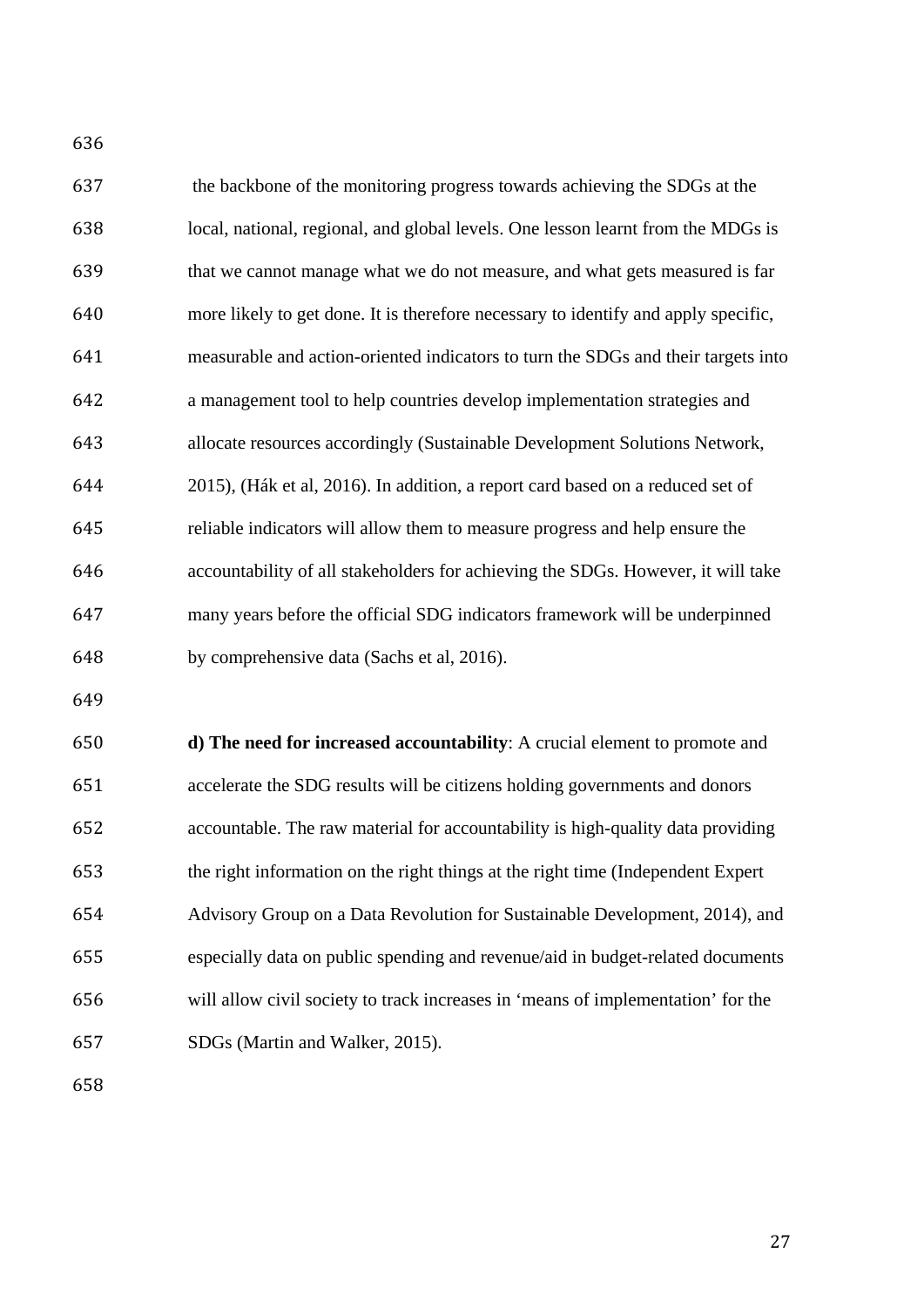**e) Improved financing mechanisms**: The success of the SDGs will need countries worldwide to invest adequately in addressing their challenges. The investments for sustainable development will not be heavy globally speaking, certainly not compared with the massive costs if no investment is made (Sachs, 2012). Moreover, failing to tackle inequality will add hundreds of billions of dollars to the spending needed to end poverty: failure to tackle inequality will mean failure to deliver the SDGs (Martin and Walker, 2015). Sachs (2008) estimated that meeting the major goals of poverty reduction; biodiversity conservation; climate change mitigation, and primary health for all would need perhaps 2–3% of global income (Sachs, 2008).

### **5. Conclusions**

 The aim of this paper has been to explore the linking process between the SDGs and the need to provide a better understanding of the current and emerging challenges in respect of sustainable development. This is needed, since there is otherwise a risk of investing much time and resource in trying to implement the SDGs without addressing the existing and still open sets of questions on how best to pursue sustainability. The paper has demonstrated that the process of implementation of the SDGs offer unrivalled opportunities, as well as many challenges, which need to be met in advancing equal opportunity and fostering economic empowerment, which in turn may help to address problems related to discrimination and ignorance, which perpetuate poverty and restrict growth. The extent to which the SDGs will be supported by investments in education, infrastructure and scientific and technological research and hence be able to lead to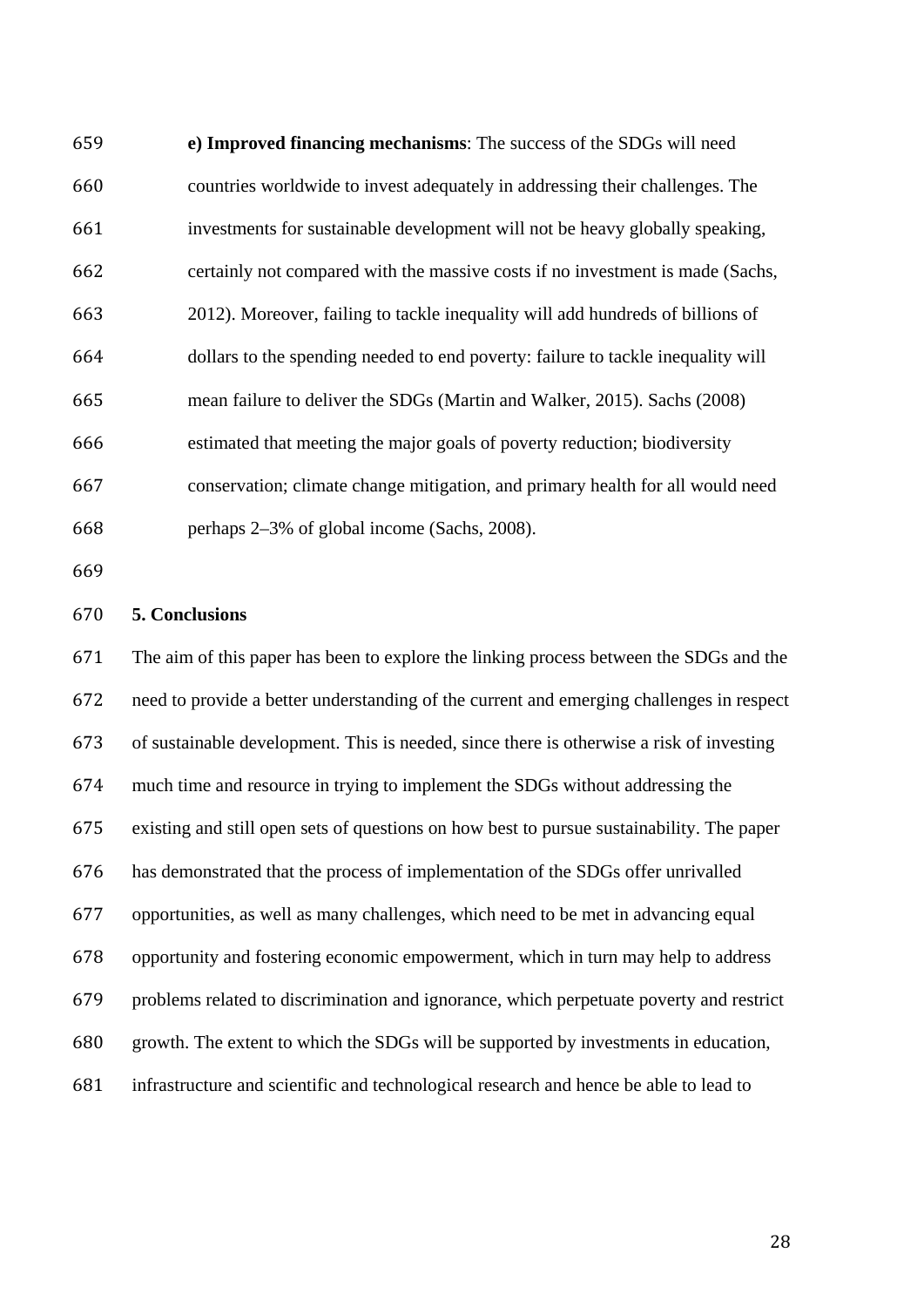| 682 | tangible results in the medium and long term, helping developing countries to overcome   |
|-----|------------------------------------------------------------------------------------------|
| 683 | the many barriers seen in the transition process, is a point in need of further study.   |
| 684 |                                                                                          |
| 685 | <b>Acknowledgements</b>                                                                  |
| 686 | The authors would like to thank Jéssica Garcia and Sthefanie Aguiar da Silva for their   |
| 687 | contributions in the revision of part of this paper, for which a study was conducted by  |
| 688 | the Research Centre on Energy Efficiency and Sustainability (Greens), from the           |
| 689 | University of Southern Santa Catarina (Unisul), in the context of the projects: Building |
| 690 | Resilience in a Dynamic Global Economy: Complexity across scales in the Brazilian        |
| 691 | Food-Water-Energy Nexus (BRIDGE) funded by the Newton Fund, Fundação de                  |
| 692 | Amparo à Pesquisa e Inovação do Estado de Santa Catarina and the Research Councils       |
| 693 | United Kingdom (RCUK).                                                                   |
| 694 |                                                                                          |
| 695 | <b>References</b>                                                                        |
| 696 | Agyeman J, Bullar R, Evans B (2002) Just sustainabilities: development in an             |
| 697 | unequal world. London: Earthscane.                                                       |
| 698 | Agyeman J. (2005) Sustainable communities and the challenge of environmental             |
| 699 | justice. New York: New York University Press.                                            |
| 700 | Beardmore L (2016) Displacement and development. In: Sustainable                         |
| 701 | Development Goals: The people's agenda. UNA-UK.                                          |
| 702 | Blanke J, Corrigan G (2016) Promoting inclusive growth for healthy economies.            |
| 703 | In: Sustainable Development Goals: The people's agenda. UNA-UK.                          |
| 704 | Chandran R, Cooper H, Ivanovic A (2015) Managing major risks to sustainable              |
| 705 | development: Conflict, disaster, the SDGs and the United Nations. A report prepared for  |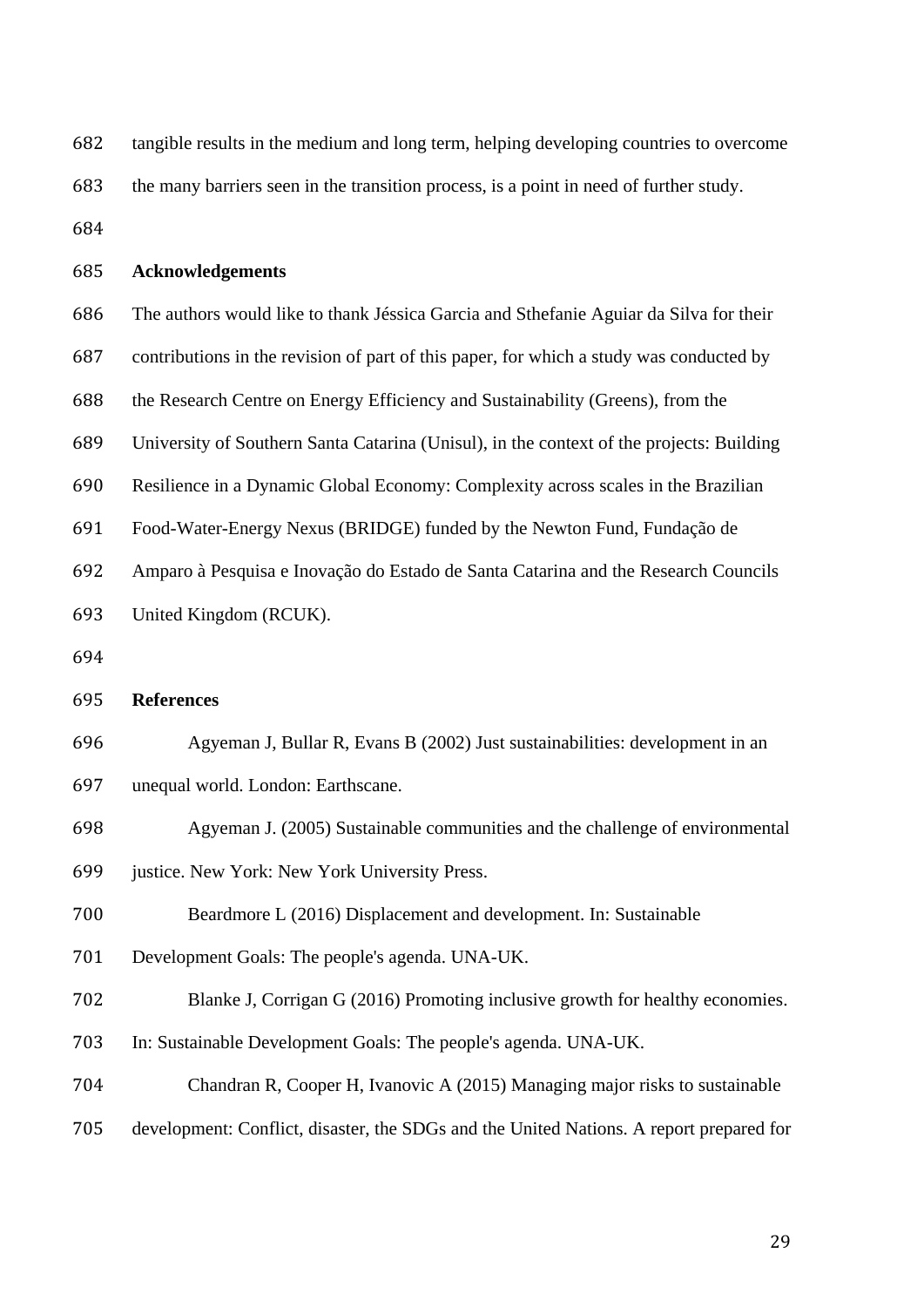| 706 | the United Nations Department of Economic and Social Affairs for the 2016                                |
|-----|----------------------------------------------------------------------------------------------------------|
| 707 | Quadrennial Comprehensive Policy Review. Available at                                                    |
| 708 | <http: ecosoc="" en="" pdf="" qcpr="" sgr2016-deskreview-transition.pdf="" www.un.org=""></http:>        |
| 709 | Clar C, Prutsch A, Steurer S (2013) Barriers and guidelines for public policies                          |
| 710 | on climate change adaptation: A missed opportunity of scientific knowledge-brokerage.                    |
| 711 | Natural Resources Forum 37 (2013) 1-18. DOI: 10.1111/1477-8947.12013                                     |
| 712 | Crawford A, (2015) Climate Change, Conflict, and the Sustainable Development                             |
| 713 | Goals. International Institute for Sustainable Development. Available at                                 |
| 714 | <https: blog="" climate-change-conflict-and-sustainable-development-<="" td="" www.iisd.org=""></https:> |
| 715 | goals>                                                                                                   |
| 716 | Cutter S L (1995) Race, class and environmental justice. Progress in human                               |
| 717 | geography, 19, 111-111.                                                                                  |
| 718 | Dempsey N, Bramley G, Power S, Brown C (2011) The Social Dimension of                                    |
| 719 | Sustainable Development: Defi ning Urban Social Sustainability. Sustainable                              |
| 720 | Development, 19, 289-300. DOI: 10.1002/sd.417                                                            |
| 721 | Doyle M W, Stiglitz J E (2014) Eliminating Extreme Inequality: A Sustainable                             |
| 722 | Development Goal, 2015-2030. Ethics & International Affairs, 28, 5-13. DOI:                              |
| 723 | http://dx.doi.org/10.1017/S0892679414000021                                                              |
| 724 | Elvers H.D, Gross M, Heinrichs H (2008) The diversity of environmental                                   |
| 725 | justice. European Societies, 10(5), 835–856.                                                             |
| 726 | Emas R (2015) The Concept of Sustainable Development: Definition and                                     |
| 727 | Defining Principles. Brief for GSDR 2015. Available at                                                   |
| 728 | https://sustainabledevelopment.un.org/content/documents/5839GSDR%202015_SD_co                            |
| 729 | ncept_definiton_rev.pdf                                                                                  |
|     |                                                                                                          |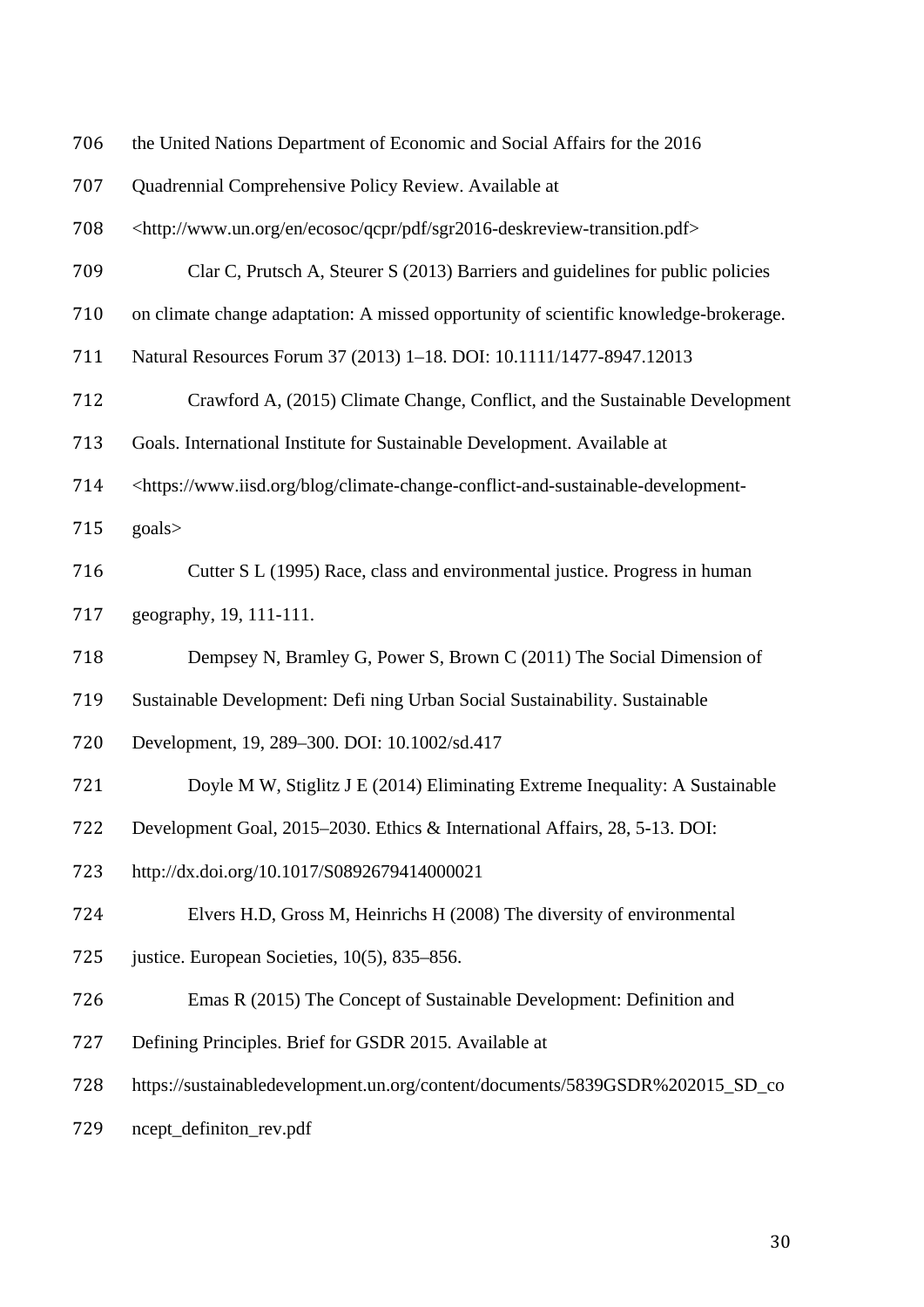| 730 | Evans A, van der Heijden K, (2014) A Global Partnership for Sustainable               |
|-----|---------------------------------------------------------------------------------------|
| 731 | Development: Essential Ingredients. Independent Research Forum. Available at          |
| 732 | http://www.irf2015.org/sites/default/files/publications/Retreat%20%235_Background%    |
| 733 | 20Paper%202_Final.pdf                                                                 |
| 734 | Griggs D, Stafford-Smith M, Gaffney O, Rockström J, Öhman M C,                        |
| 735 | Shyamsundar, P, Noble I (2013) Sustainable development goals for people and planet.   |
| 736 | Nature, 495, 305-307. doi:10.1038/495305a                                             |
| 737 | Fink N C, Bhulai R (2016) Development and countering violent extremism. In:           |
| 738 | Sustainable Development Goals: The people's agenda. UNA-UK.                           |
| 739 | Generalitat de Catalunya (2016) Pla Nacional per als Objectius de                     |
| 740 | Desenvolupament Sostenible. Barcelona.                                                |
| 741 | Generalitat Valenciana (2016) Una Comunitat compromesa amb la Cooperació i            |
| 742 | l'Agenda 2030 per al Desevolupament Sostenible. Valencia, Spain.                      |
| 743 | Hák, T, Svatava Janoušková, Bedřich Moldan, Sustainable Development Goals:            |
| 744 | A need for relevant indicators, Ecological Indicators, Volume 60, January 2016, Pages |
| 745 | 565-573, ISSN 1470-160X, http://dx.doi.org/10.1016/j.ecolind.2015.08.003.             |
| 746 | (http://www.sciencedirect.com/science/article/pii/S1470160X15004240)                  |
| 747 | Hayward B (2016) Changing behaviour to achieve progress. In: Sustainable              |
| 748 | Development Goals: The people's agenda. UNA-UK.                                       |
| 749 | Independent Expert Advisory Group on a Data Revolution for Sustainable                |
| 750 | Development (2014) A World That Counts: Mobilising The Data Revolution for            |
| 751 | Sustainable Development [Internet]. New York and Geneva; Available:                   |
| 752 | http://www.undatarevolution.org/report/.                                              |
|     |                                                                                       |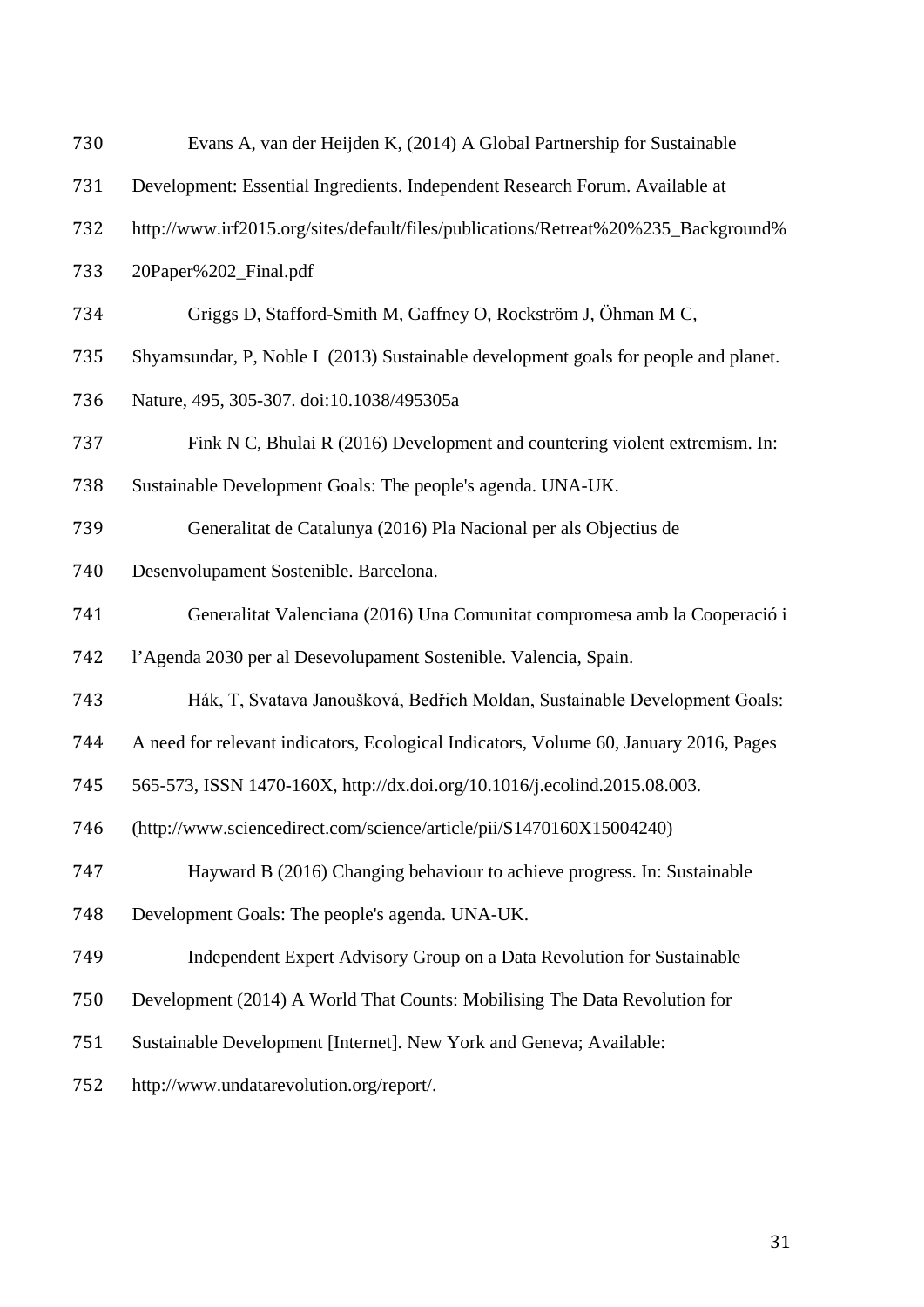- IPEA (2010) Objetivos do Milênio Relatório Nacional de Acompanhamento. Available at:
- <http://ba.one.un.org/content/dam/undp/library/MDG/english/MDG%20Country%20Re
- ports/Brazil/brazilinformenacionalodm2005.pdf>. Last accessed on 27.09.2016.
- Kattumuri R (2015) Sustainable Development: The goals and the challenges
- ahead [online] International Growth Centre. Available at:
- http://www.theigc.org/blog/sustainable-development-the-goals-and-the-challenges-
- ahead/ [Accessed 4th Nov. 2016].
- Kumar S, Kumar N, Vivekadhish S (2016) Millennium development goals
- (MDGS) to sustainable development goals (SDGS): Addressing unfinished agenda and
- strengthening sustainable development and partnership. Indian Journal of Community
- Medicine (Editorial Commentary), 41, 1-4.DOI: 10.4103/0970-0218.170955.
- Martin M, Walker J (2015) Financing the Sustainable Development Goals:

Lessons from Government Spending on the MDGs. Washington D.C.

- Osborn D, Cutter A, Ullah F (2015) Universal Sustainable Development Goals:
- Understanding The Transformational Challenge For Developed Countries. : Stakeholder Forum.
- Pa Patz J A, Frumkin H, Holloway T, Vimont D J, Haines A (2014) Climate
- Change: Challenges and Opportunities for Global Health. The Journal of the American
- Medical Association, 312(15), 1565-1580. doi:10.1001/jama.2014.13186
- Pedrajas Herrero M (2014) Las prioridades de la posición española para la
- Agenda post-2015. Glob y Desarro. ;880: 127–140.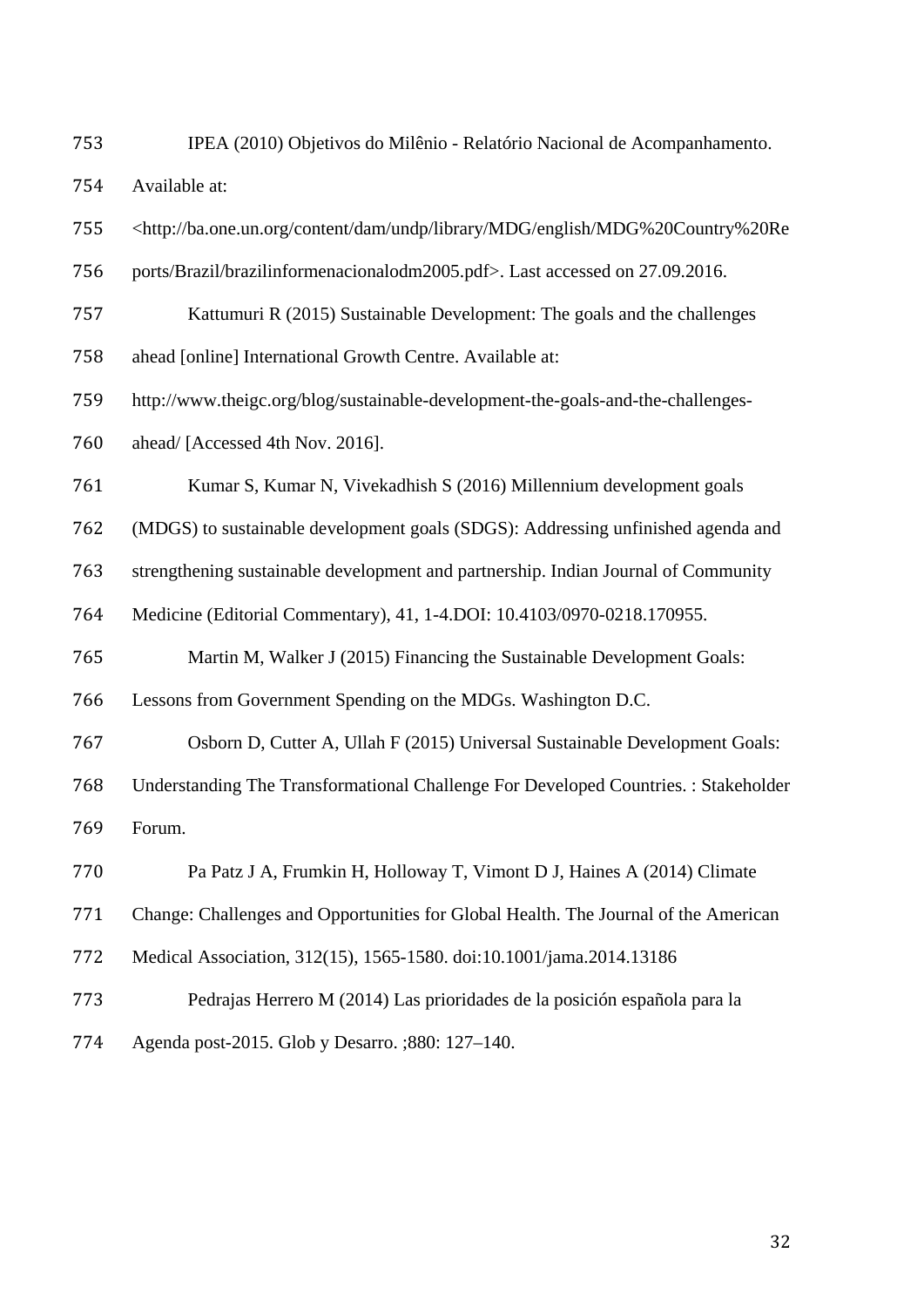| 775 | Pickett K (2015) 5 reasons why we need to reduce global inequality. World               |
|-----|-----------------------------------------------------------------------------------------|
| 776 | Economic Forum. Available at https://www.weforum.org/agenda/2015/09/5-reasons-          |
| 777 | why-we-need-to-reduce-global-inequality/                                                |
| 778 | Progress of the realization of Millennium Development Goals in the                      |
| 779 | Republic of Serbia. (2009). Belgrade: United Nations Development                        |
| 780 | Programme Serbia.                                                                       |
| 781 | Rajvanshi A (2016) How Gandhiji's Ideas Show The Path To A Sustainable                  |
| 782 | Planet. [online] Huffington Post. Available at: http://www.huffingtonpost.in/dr-anil-k- |
| 783 | rajvanshi/how-gandhijis-ideas-show-the-path-to-a-sustainable-planet/ [Accessed 29 Oct.  |
| 784 | 2016]                                                                                   |
| 785 | Sachs J D (2008) Common wealth: economics for a crowded planet. New York:               |
| 786 | Penguin Press.                                                                          |
| 787 | Sachs J D (2012) From millennium development goals to sustainable                       |
| 788 | development goals. Lancet. 2012;379: 2206-11. doi:10.1016/S0140-6736(12)60685-0         |
| 789 | Sachs J, Schmidt-Traub G, Kroll C, Durand-Delacre D, Teksoz K (2016) SDG                |
| 790 | Index and Dashboards - Global Report. Bertelsmann Stiftung and Sustainable              |
| 791 | Development Solutions Network (SDSN). New York                                          |
| 792 | Schraven B, Keijzer N, Knoll A (2015) Post 2015: Making Migration Work for              |
| 793 | Sustainable Development. German Development Institute. Available at                     |
| 794 | https://www.die-gdi.de/uploads/media/BP_21.2013.pdf                                     |
| 795 | Schlosberg D (2013) Theorising environmental justice: the expanding sphere of           |
| 796 | a discourse. Environmental Politics, 22(1), 37-55.                                      |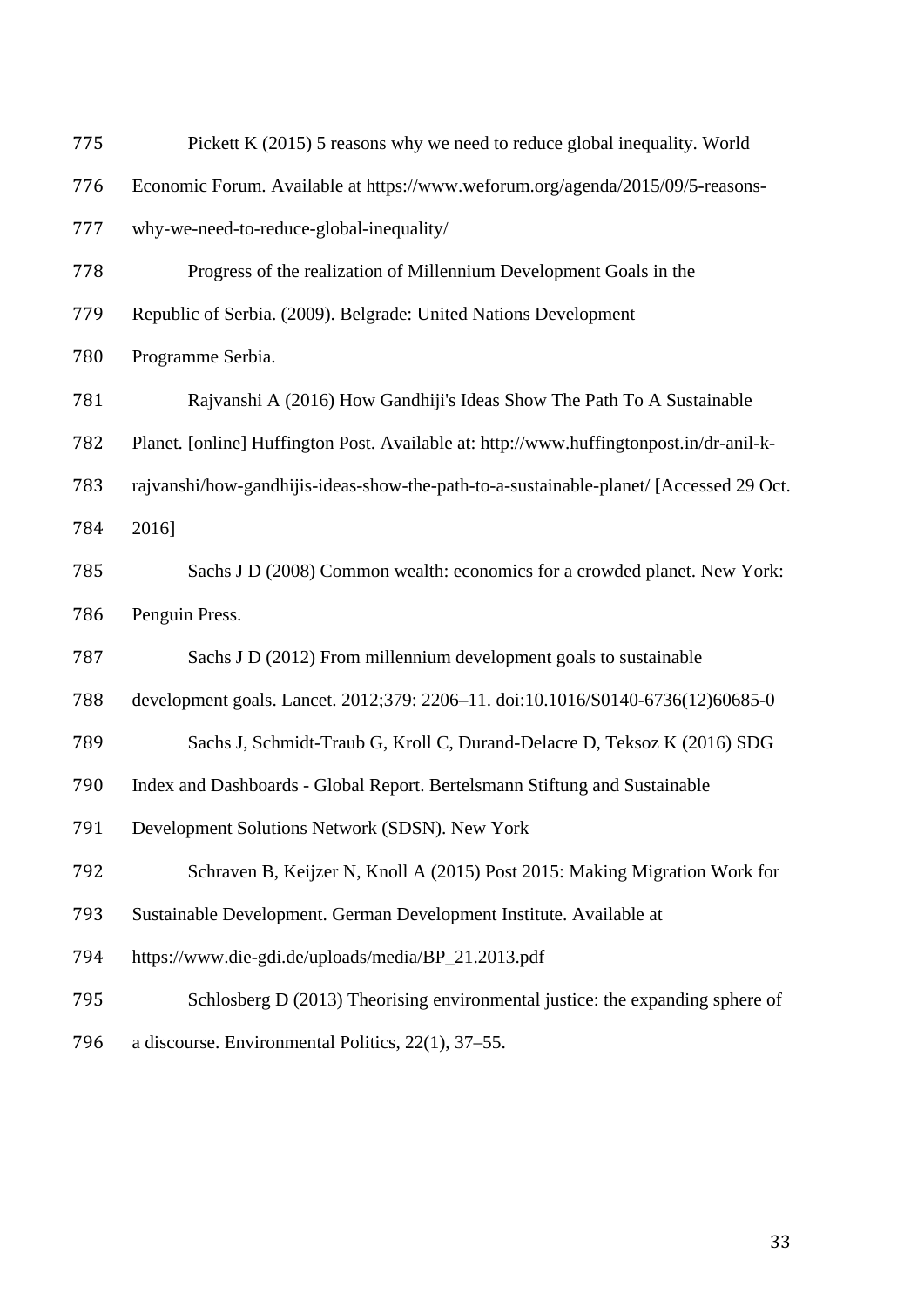Sekhawat R (2015) The real challenges to sustainable development *.* [online] Indiatogether.Org. Available at: http://indiatogether.org/challenges-to-sustainable- development-government [Accessed 4th Nov. 2016]. "Serbia we Want" – second phase of consultations on Culture and Development, Final Report (2014) retrieved on September 10,2016 from www.srbijakakvuzelim.rs Statement on international cooperation on the official web page of the Ministry of Foreign Affairs of Serbia, retrieved on September 15, from http://www.mfa.gov.rs Steg L, Vlek C (2008) Encouraging pro-environmental behaviour: An integrative review and research agenda. Journal of Environmental Psychology, 29, 309– 317. doi:10.1016/j.jenvp.2008.10.004 Sustainable Development Solutions Network (2015) Indicators and a Monitoring Framework for the Sustainable Development Goals: Launching a data revolution for the SDGs. Paris and New York. UN (1948) The Universal Declaration of Human Rights. Available at http://www.un.org/en/universal-declaration-human-rights/ UN (2013) Final Report on consultations "Serbia we Want", retrieved on September 5,2016 from www.srbijakakvuzelim.rs UN (2015) Transforming our World: The 2030 Agenda For Sustainable Development. Available at <http://www.un.org/pga/wp- content/uploads/sites/3/2015/08/120815\_outcome-document-of-Summit-for-adoption- of-the-post-2015-development-agenda.pdf> United Nations Economic and Social Council (2016) Report of the Inter-Agency and Expert Group on Sustainable Development Goal Indicators (Ref E/CN.3/2016/2/Rev.1). New York; 19 February 2016. Un.org (2016 a) United Nations